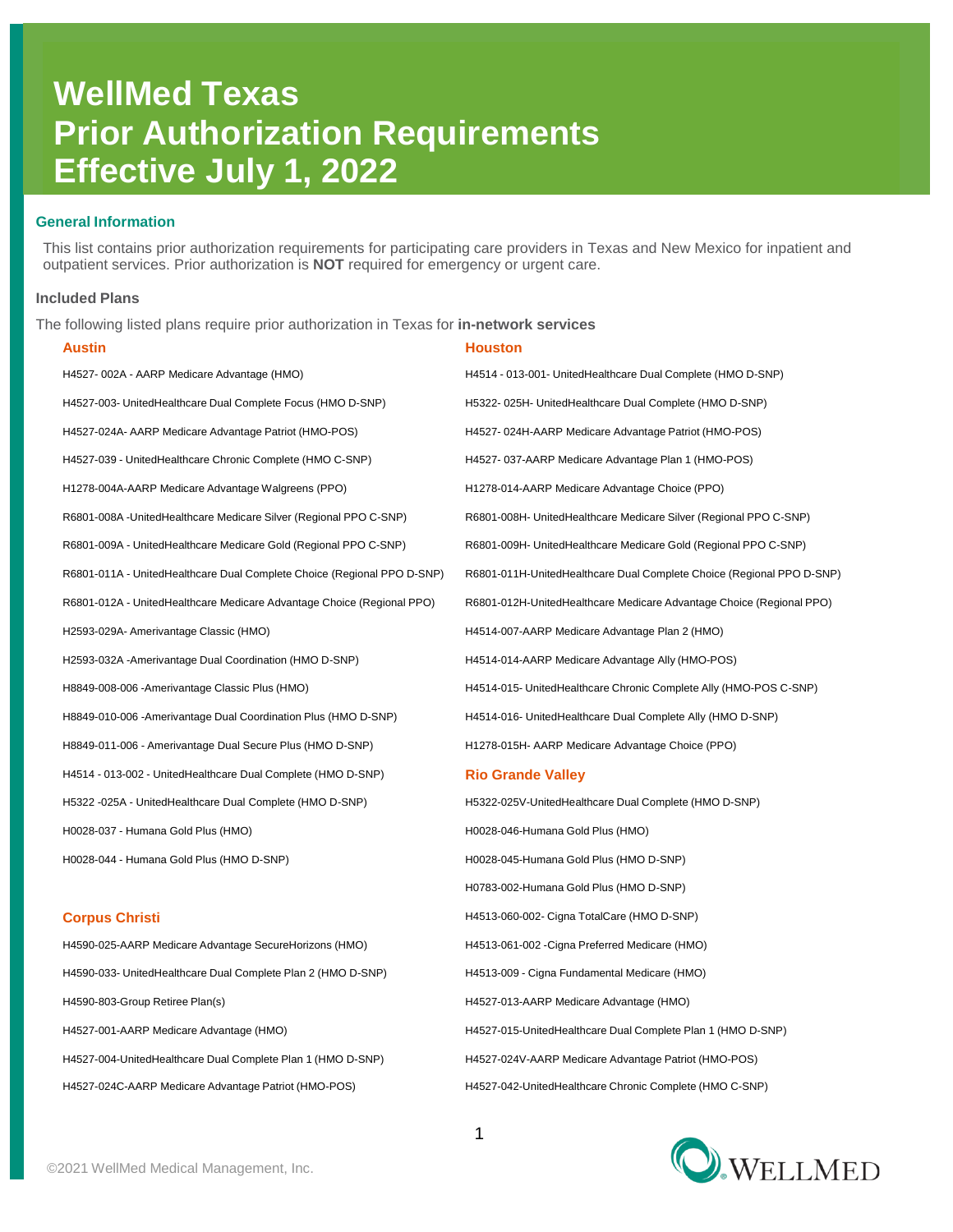H4527-041-UnitedHealthcare Chronic Complete (HMO C-SNP) R6801-008V-UnitedHealthcare Medicare Silver (Regional PPO C-SNP) R6801-008C-UnitedHealthcare Medicare Silver (Regional PPO C-SNP) R6801-009V-UnitedHealthcare Medicare Gold (Regional PPO C-SNP) R6801-009C-UnitedHealthcare Medicare Gold (Regional PPO C-SNP) R6801-011V-UnitedHealthcare Dual Complete Choice (Regional PPO D-SNP) R6801-011C-UnitedHealthcare Dual Complete Choice (Regional PPO D-SNP) R6801-012V-UnitedHealthcare Medicare Advantage Choice (Regional PPO) R6801-012C-UnitedHealthcare Medicare Advantage Choice (Regional PPO) H1278-010-AARP Medicare Advantage Choice (PPO) H1278-016-AARP Medicare Advantage Choice (PPO) <br>
H5322-026-UnitedHealthcare Dual Complete Plan 2 (HMO D-SNP) H5322-025C-UnitedHealthcare Dual Complete (HMO D-SNP) H0028-029-Humana Gold Plus (HMO) **San Antonio**

H4590- 012-AARP Medicare Advantage SecureHorizons Plan 1 (HMO-POS) H4590 - 803 - Group Retiree Plan(s) H4590-020 -UnitedHealthcare Dual Complete (HMO D-SNP) H1278 - 005-AARP Medicare Advantage Choice (PPO) H4590-027-AARP Medicare Advantage Patriot (HMO-POS) R6801 - 008S-UnitedHealthcare Medicare Silver (Regional PPO C-SNP) H4590-041-AARP Medicare Advantage SecureHorizons Plan 2 (HMO-POS) R6801 - 009S-UnitedHealthcare Medicare Gold (Regional PPO C-SNP) H4590-042-AARP Medicare Advantage (HMO-POS) R6801 - 011S-UnitedHealthcare Dual Complete Choice (Regional PPO D-SNP) H4590-043-AARP Medicare Advantage (HMO-POS) R6801 - 012S-UnitedHealthcare Medicare Advantage Choice (Regional PPO) H4590-044-UnitedHealthcare Medicare Advantage Ally (HMO-POS C-SNP) H5322 - 025S-UnitedHealthcare Dual Complete (HMO D-SNP) H4590-803-Group Retiree Plan(s) example and the example of the H0028- 030-Humana Gold Plus (HMO) H1278-013-AARP Medicare Advantage Choice (PPO) https://www.bloggeration.com/h0028- 036S -Humana Gold Plus (HMO D-SNP) H1278-015-AARP Medicare Advantage Choice (PPO) H0028- 039S- Humana Gold Plus - Diabetes and Heart (HMO C-SNP) R6801-008D-UnitedHealthcare Medicare Silver (Regional PPO C-SNP) H4513-028-Cigna Preferred Medicare (HMO) R6801-009D-UnitedHealthcare Medicare Gold (Regional PPO C-SNP) H4513-029-Cigna TotalCare (HMO D-SNP) R6801-011D-UnitedHealthcare Dual Complete Choice (Regional PPO D-SNP) H4513-060-001 - Cigna TotalCare (HMO D-SNP) R6801-012D-UnitedHealthcare Medicare Advantage Choice (Regional PPO) H4513-061-001-Cigna Preferred Medicare (HMO) H4514- 013-003-UnitedHealthcare Dual Complete (HMO D-SNP) H4513-062S-Cigna Fundamental Medicare (HMO) H4514- 025D-UnitedHealthcare Dual Complete (HMO D-SNP) H4513-066-Cigna Preferred Savings Medicare (HMO) H0028- 043-001- Humana Gold Plus (HMO) https://www.basic.gov.com/h2593- 029S-Amerivantage Classic (HMO) H0028- 043-002- Humana Gold Plus (HMO) https://www.basic.com/h2593- 032S-Amerivantage Dual Coordination (HMO D-SNP) H0028- 032-Humana Gold Plus (HMO D-SNP) entitled to the Magnus of the H8849-006-Amerivantage Select Plus (HMO) H0028- 031D-Humana Gold Plus (HMO D-SNP) entitled that the H8849-008-003-Amerivantage Classic Plus (HMO) H0028-014 Humana Gold Plus (HMO) example a material different different different HS849-010-003-Amerivantage Dual Coordination Plus (HMO D-SNP) H1278-015D- AARP Medicare Advantage Choice (PPO) <br>
H8849-011-003-Amerivantage Dual Secure Plus (HMO D-SNP)

H0028-036C-Humana Gold Plus (HMO D-SNP) entitled to the Material H4590 - 010 - AARP Medicare Advantage SecureHorizons (HMO) H0028-039C-Humana Gold Plus - Diabetes and Heart (HMO C-SNP) H4590 - 022 - UnitedHealthcare Dual Complete (HMO D-SNP) H4590 - 029 - AARP Medicare Advantage Patriot (HMO) H4590 - 037 - UnitedHealthcare Chronic Complete (HMO C-SNP) **Dallas/Fort Worth Mateurs Mateurs Contract Contract Contract Contract Contract Contract Contract Contract Contract Contract Contract Contract Contract Contract Contract Contract Contract Contract Contract Contract C** 

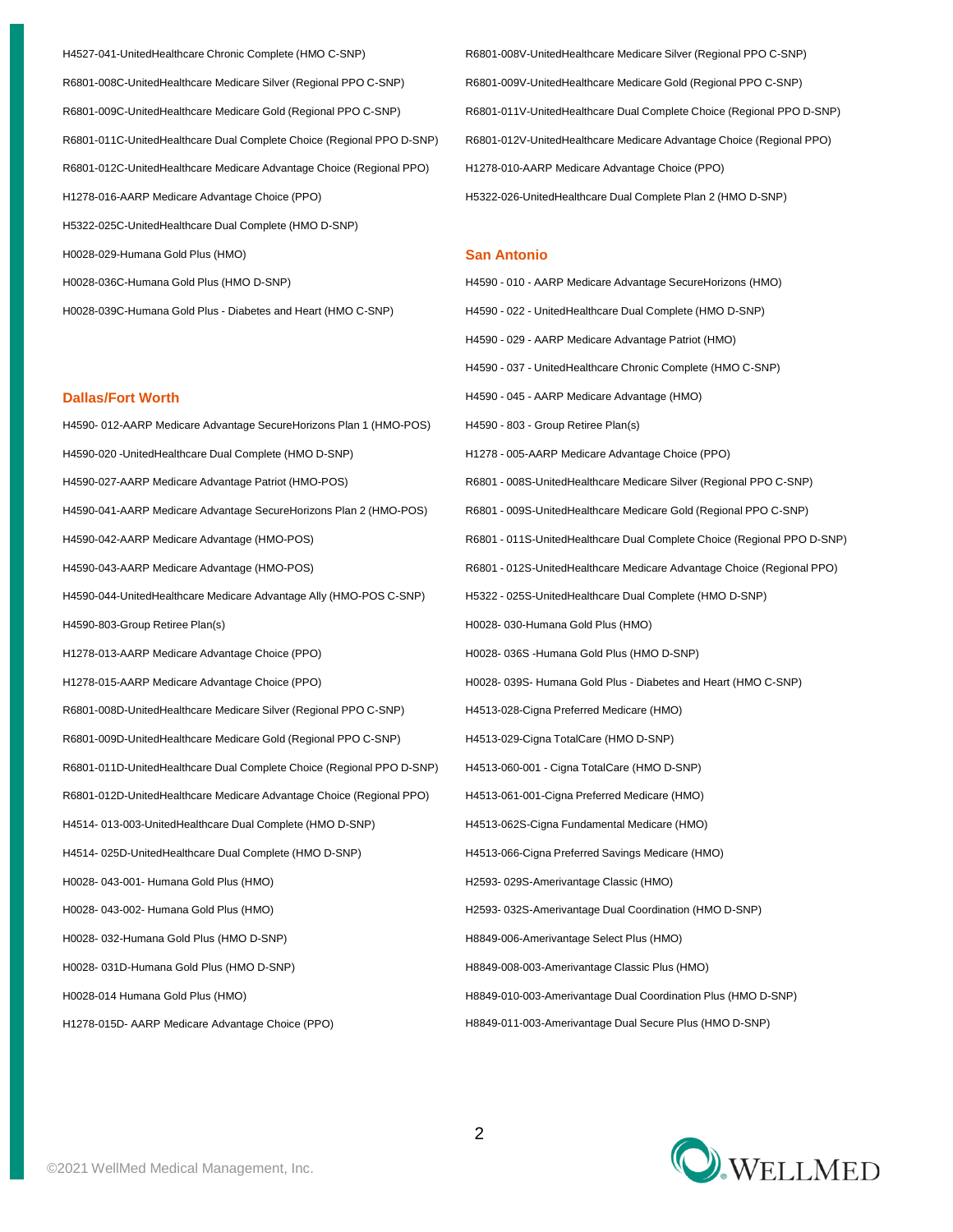## **El Paso Waco**

H4527-005- AARP Medicare Advantage (HMO) H4527-002W-AARP Medicare Advantage (HMO) H4527-006-UnitedHealthcare Dual Complete (HMO D-SNP) 
H4527-024W- AARP Medicare Advantage Patriot (HMO-POS) H4527-024E- AARP Medicare Advantage Patriot (HMO-POS) H1278-004W-AARP Medicare Advantage Walgreens (PPO) H4527-040- UnitedHealthcare Chronic Complete (HMO C-SNP) R6801-008W- UnitedHealthcare Medicare Silver (Regional PPO C-SNP) R6801-008E - UnitedHealthcare Medicare Silver (Regional PPO C-SNP) R6801-009W-UnitedHealthcare Medicare Gold (Regional PPO C-SNP) R6801-009E - UnitedHealthcare Medicare Gold (Regional PPO C-SNP) R6801-011W-UnitedHealthcare Dual Complete Choice (Regional PPO D-SNP) R6801-011E - UnitedHealthcare Dual Complete Choice (Regional PPO D-SNP) R6801-012W-UnitedHealthcare Medicare Advantage Choice (Regional PPO) R6801-012E - UnitedHealthcare Medicare Advantage Choice (Regional PPO) H5322-025W-UnitedHealthcare Dual Complete (HMO D-SNP) H2228- 041- UnitedHealthcare Dual Complete Choice Premier (PPO D-SNP) H0028-035-Humana Gold Plus (HMO) H0028-034-Humana Gold Plus (HMO D-SNP) **West Texas** H0028-031E-Humana Gold Plus (HMO D-SNP) Research Communication Communication Research Communication Communication Research Regional PPO C-SNP) H4513-060-003- Cigna TotalCare (HMO D-SNP) R6801-009R-UnitedHealthcare Medicare Gold (Regional PPO C-SNP) H4513-061-003- Cigna Preferred Medicare (HMO) R6801-011R-UnitedHealthcare Dual Complete Choice (Regional PPO D-SNP) H4513-062E-Cigna Fundamental Medicare (HMO) <br>R6801-012R-UnitedHealthcare Medicare Advantage Choice (Regional PPO) H2593-029E-Amerivantage Classic (HMO) example the state of the H5322-025R-UnitedHealthcare Dual Complete (HMO D-SNP) H2593-032E-Amerivantage Dual Coordination (HMO D-SNP) H8849-008-004- Amerivantage Classic Plus (HMO) H8849-010-004- Amerivantage Dual Coordination Plus (HMO D-SNP) H8849-011-004- Amerivantage Dual Secure Plus (HMO D-SNP)

## **El Paso/New Mexico**

H2228-(ENM)-023-AARP Medicare Advantage Choice (PPO)

## **How to submit the request?**

| <b>Standard</b>                                                                                                                                  | <b>Expedited</b>                                                                                                                                                                                                                                                                                                                                                                                                                  | <b>Emergency Hospital</b><br><b>Inpatient Admissions</b>                                                                                                                               | <b>Specialist Referral Program</b>                                                                                                                                                                                                                                                                                                    |
|--------------------------------------------------------------------------------------------------------------------------------------------------|-----------------------------------------------------------------------------------------------------------------------------------------------------------------------------------------------------------------------------------------------------------------------------------------------------------------------------------------------------------------------------------------------------------------------------------|----------------------------------------------------------------------------------------------------------------------------------------------------------------------------------------|---------------------------------------------------------------------------------------------------------------------------------------------------------------------------------------------------------------------------------------------------------------------------------------------------------------------------------------|
| For prompt determination,<br>submit ALL STANDARD<br>requests using the Web<br>Portal (ePRG):<br>https://eprg.wellmed.net<br>Phone:1-877-757-4440 | For prompt determination, submit<br>ALL EXPEDITE requests using the<br>Web Portal (ePRG):<br>https://eprg.wellmed.net<br><b>ONLY submit EXPEDITED requests</b><br>when the health care provider believes<br>that waiting for a decision under the<br>standard review time frame may<br>seriously jeopardize the life or health of<br>the patient or the patient's ability to<br>regain maximum function.<br>Phone: 1-877-757-4440 | Fax: 1-877-757-8885<br>Phone:1-877-490-8982<br><b>ONLY send Medical Records</b><br>associated with an inpatient<br>admission to<br>https://eprg.wellmed.net<br>Or Fax: 1-844-567-6855. | Referrals to specialists are<br>required in some markets. All<br>referral requests must be<br>submitted through the provider<br>portal (ePRG):<br>https://eprg.wellmed.net<br>Please follow your market's<br>current referral process (if your<br>market currently does not<br>have a referral process, then<br>this does not apply). |

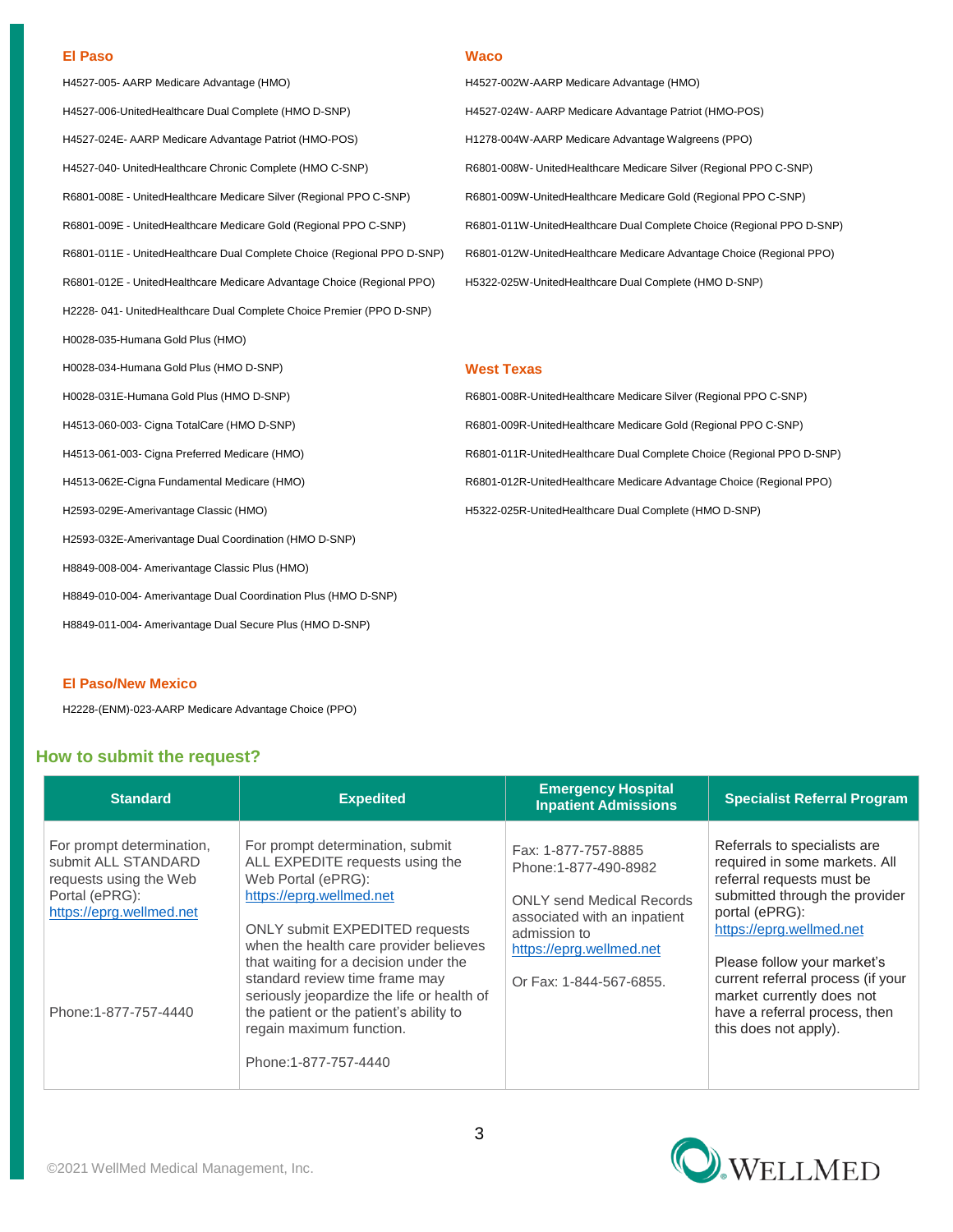## **Care Management**

You may refer patients for any of the services listed below by submitting a referral through *[https://eprg.wellmed.net](https://eprg.wellmed.net/)*

|                        | <b>Complex Care Management</b>                                                                                                                                                                                                                                                                                                                                                                         | <b>Transition Care Management</b>                                                                                                                                                                                                                                                                            |
|------------------------|--------------------------------------------------------------------------------------------------------------------------------------------------------------------------------------------------------------------------------------------------------------------------------------------------------------------------------------------------------------------------------------------------------|--------------------------------------------------------------------------------------------------------------------------------------------------------------------------------------------------------------------------------------------------------------------------------------------------------------|
| $\bullet$              | The Complex Care Management incorporates evidence-<br>based national standards of practice, empowerment of the<br>patient through self-management and coordinated care by<br>the Primary Care Provider (PCP) and other members of<br>the interdisciplinary care team.                                                                                                                                  | Inpatient Care Managers offer coordination of care to<br>Members in the inpatient setting in person or via phone.                                                                                                                                                                                            |
| $\bullet$<br>$\bullet$ | The program consists of early identification of patients<br>stratified as a population band 5. Patients are provided<br>with self-management support, education for self-<br>maintenance, linkage to community resources, and<br>maximization of their available benefits.<br>The physician is a part of the plan of care and receives<br>all assessments completed and provided to their<br>patients. | <b>Inpatient Care Manager Provides:</b><br>Navigation of the patient through the health care system<br>$\bullet$<br>Monitoring of medical necessity for ongoing inpatient services<br>$\bullet$<br>Life Planning<br>$\bullet$<br>Development of Plan of Care<br>$\bullet$<br>Discharge planning<br>$\bullet$ |
|                        | Patients may be enrolled in Complex Care by:                                                                                                                                                                                                                                                                                                                                                           | Social Services support<br>٠                                                                                                                                                                                                                                                                                 |
| $\bullet$              | The primary care provider                                                                                                                                                                                                                                                                                                                                                                              |                                                                                                                                                                                                                                                                                                              |
| $\bullet$              | Self-referral                                                                                                                                                                                                                                                                                                                                                                                          | <b>Medication Reconciliation</b>                                                                                                                                                                                                                                                                             |
| $\bullet$              | Claims data                                                                                                                                                                                                                                                                                                                                                                                            | <b>Coordination of Benefits</b>                                                                                                                                                                                                                                                                              |
| $\bullet$              | <b>Transition Care Management</b>                                                                                                                                                                                                                                                                                                                                                                      |                                                                                                                                                                                                                                                                                                              |
| $\bullet$              | Utilization management                                                                                                                                                                                                                                                                                                                                                                                 |                                                                                                                                                                                                                                                                                                              |
| ٠                      | Discharge planning                                                                                                                                                                                                                                                                                                                                                                                     |                                                                                                                                                                                                                                                                                                              |
|                        | The program includes:                                                                                                                                                                                                                                                                                                                                                                                  |                                                                                                                                                                                                                                                                                                              |
| $\bullet$              | Health status assessment                                                                                                                                                                                                                                                                                                                                                                               |                                                                                                                                                                                                                                                                                                              |
| $\bullet$              | Home safety assessment                                                                                                                                                                                                                                                                                                                                                                                 |                                                                                                                                                                                                                                                                                                              |
| $\bullet$              | Medication reconciliation                                                                                                                                                                                                                                                                                                                                                                              |                                                                                                                                                                                                                                                                                                              |
| ٠                      | Life Planning                                                                                                                                                                                                                                                                                                                                                                                          |                                                                                                                                                                                                                                                                                                              |
| ٠                      | Development of Plan of Care                                                                                                                                                                                                                                                                                                                                                                            |                                                                                                                                                                                                                                                                                                              |
| $\bullet$              | Social Services support                                                                                                                                                                                                                                                                                                                                                                                |                                                                                                                                                                                                                                                                                                              |
| ۰                      | Coordination of Benefits (those provided by the health plan<br>and those available in the community)                                                                                                                                                                                                                                                                                                   |                                                                                                                                                                                                                                                                                                              |

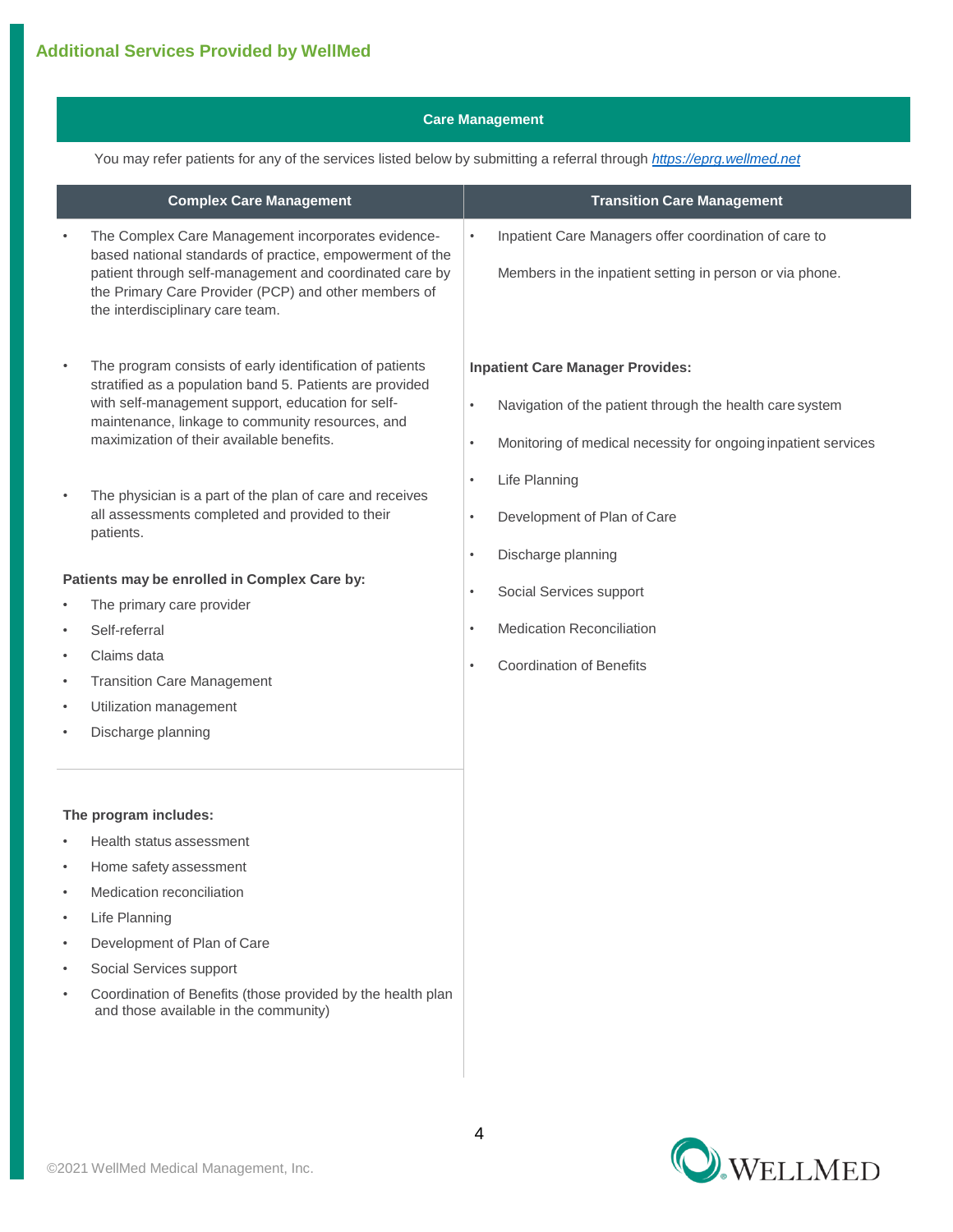## **The following services require Prior Authorization before scheduling/rendering the services**

| <b>Inpatient Admissions</b><br>Facilities are responsible for notification for ALL services even if the coverage approval is on file.<br>Notification must be received within 24 hours   |                                                                                                                                                                                                                   |                                                                                                                              |  |  |  |  |  |  |
|------------------------------------------------------------------------------------------------------------------------------------------------------------------------------------------|-------------------------------------------------------------------------------------------------------------------------------------------------------------------------------------------------------------------|------------------------------------------------------------------------------------------------------------------------------|--|--|--|--|--|--|
| <b>Procedures and Services</b>                                                                                                                                                           | <b>Additional Information</b>                                                                                                                                                                                     | How to obtain Prior Authorization                                                                                            |  |  |  |  |  |  |
| Elective/scheduled admission (Acute care<br>facility), Acute Inpatient Rehabilitation, Long<br>Term Acute Care (LTAC), Skilled Nursing<br><b>Facility (SNF), and Subacute admissions</b> | Prior Authorization required                                                                                                                                                                                      | Fax: 1-877-757-8885<br>Phone: 1-877-490-8982<br>Web Portal (ePRG):<br>https://eprg.wellmed.net                               |  |  |  |  |  |  |
|                                                                                                                                                                                          | For Houston Membership Plans<br>contact Navihealth to obtain<br>Authorization for Acute Inpatient<br>Rehabilitation, Long Term Acute<br>Care (LTAC), Skilled Nursing<br>Facility (SNF) and Subacute<br>admissions | naviHealth Utilization Management:<br>Fax: 1-844-244-9482<br>Phone: 1-855-851-1127<br>https://access.navihealth.com/caseload |  |  |  |  |  |  |
| <b>Emergency Room admission</b>                                                                                                                                                          | Notification is required<br>Facilities are responsible for notification for<br>ALL services even if the coverage approval<br>is on file. Notification must be received<br>within 24 hours                         | Fax: 1-877-757-8885<br>Phone: 1-877-490-8982                                                                                 |  |  |  |  |  |  |
|                                                                                                                                                                                          | <b>Out-of-Network Services</b>                                                                                                                                                                                    |                                                                                                                              |  |  |  |  |  |  |
| <b>Procedures and Services</b>                                                                                                                                                           | <b>Additional Information</b>                                                                                                                                                                                     | <b>How to obtain Prior Authorization</b>                                                                                     |  |  |  |  |  |  |
| All out-of-network inpatient and certain<br>outpatient hospital admissions, surgeries,<br>procedures, referrals, evaluations, specialty<br>services and/ortreatments                     | Prior Authorization may be required for<br>a health care provider, hospital or<br>physician who isn't contracted with<br>WellMed.                                                                                 | Phone: 1-877-757-4440                                                                                                        |  |  |  |  |  |  |
|                                                                                                                                                                                          | <b>Other Services That May Require PA</b>                                                                                                                                                                         |                                                                                                                              |  |  |  |  |  |  |
| <b>Procedures and Services</b>                                                                                                                                                           | Additional Information and How to obtain Prior Authorization                                                                                                                                                      |                                                                                                                              |  |  |  |  |  |  |
| <b>Behavioral Health Services</b><br>Behavioral Health Services through a designated<br>behavioral health network                                                                        | For specific codes requiring prior authorization, please call the number on the<br>member's health plan ID card to refer for mental health and substance abuse/<br>substance use services                         |                                                                                                                              |  |  |  |  |  |  |
| <b>Clinical Trials</b>                                                                                                                                                                   | For specific codes requiring prior authorization, please call the number on the<br>member's health plan ID card for detailed information regarding coverage.                                                      |                                                                                                                              |  |  |  |  |  |  |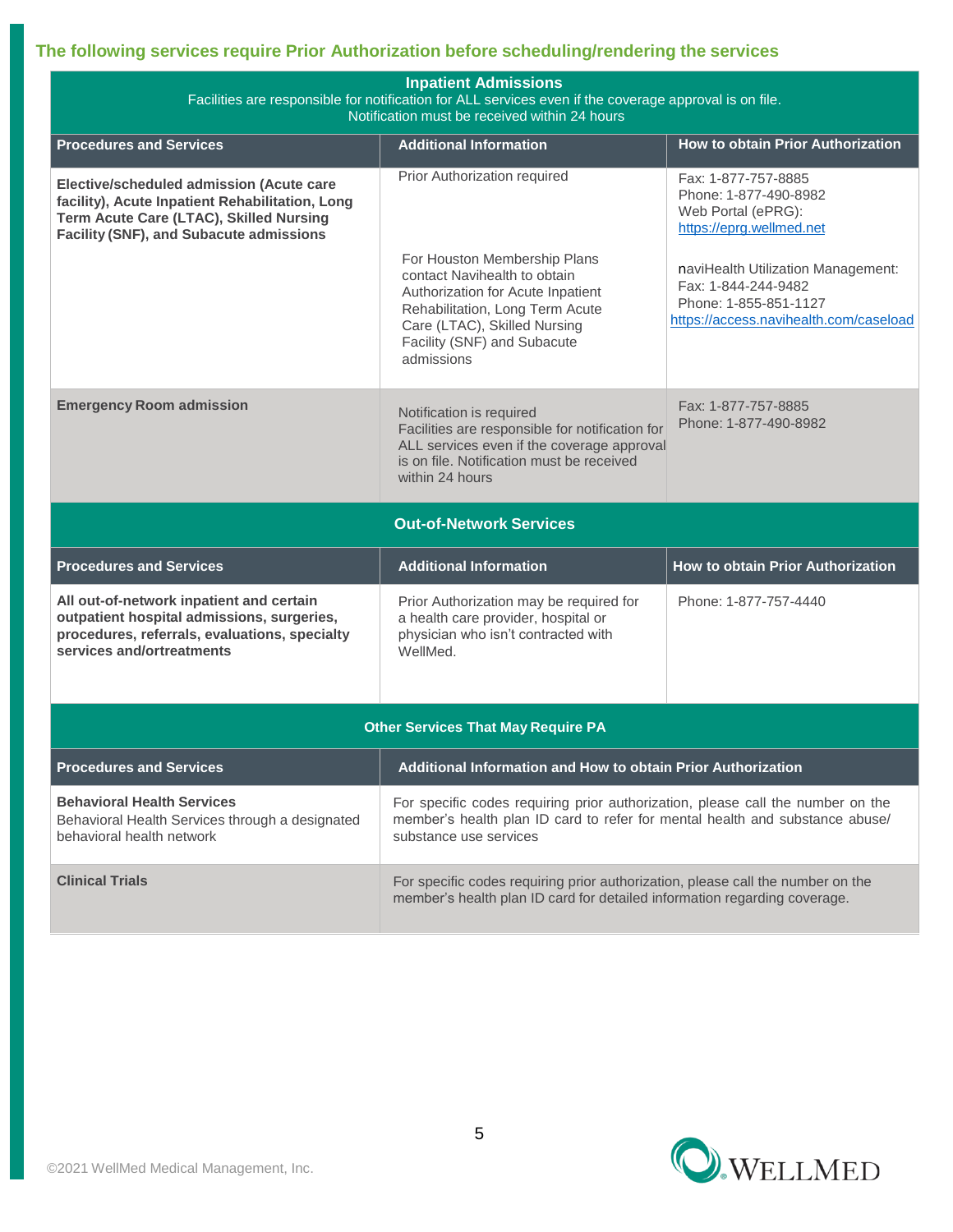|                                      | <b>Surgeries/Procedure/Testing (Inpatient or Outpatient Services)</b> |                |                |                           |                |                |
|--------------------------------------|-----------------------------------------------------------------------|----------------|----------------|---------------------------|----------------|----------------|
| <b>Procedures and Services</b>       | <b>Additional Information</b>                                         |                |                | <b>CPT or HCPCS Codes</b> |                |                |
| <b>Bioengineered Skin Substitute</b> | Prior Authorization required                                          | Q4100          | Q4114          | Q4130                     | Q4145          | Q4158          |
|                                      |                                                                       | Q4101          | Q4115          | Q4132                     | Q4146          | Q4159          |
|                                      |                                                                       | Q4102          | Q4116          | Q4133                     | Q4147          | Q4160          |
|                                      |                                                                       | Q4103          | Q4117          | Q4134                     | Q4148          | Q4161          |
|                                      |                                                                       | Q4104          | Q4118          | Q4135                     | Q4149          | Q4162          |
|                                      |                                                                       | Q4105          | Q4121          | Q4136                     | Q4150          | Q4163          |
|                                      |                                                                       | Q4106          | Q4122          | Q4137                     | Q4151          | Q4164          |
|                                      |                                                                       | Q4107          | Q4123          | Q4138                     | Q4152          | Q4165          |
|                                      |                                                                       | Q4108          | Q4124          | Q4139                     | Q4153          | Q4166          |
|                                      |                                                                       | Q4110<br>Q4111 | Q4125<br>Q4126 | Q4140<br>Q4141            | Q4154<br>Q4155 | Q4167<br>Q4168 |
|                                      |                                                                       | Q4112          | Q4127          | Q4142                     | Q4156          | Q4169          |
|                                      |                                                                       | Q4113          | Q4128          | Q4143                     | Q4157          | Q4170          |
|                                      |                                                                       | Q4171          | Q4187          | Q4203                     | Q4219          | Q4237          |
|                                      |                                                                       | Q4173          | Q4188          | Q4204                     | Q4220          | Q4238          |
|                                      |                                                                       | Q4174          | Q4189          | Q4205                     | Q4221          | Q4239          |
|                                      |                                                                       | Q4175          | Q4190          | Q4206                     | Q4222          | Q4240          |
|                                      |                                                                       | Q4176          | Q4191          | Q4208                     | Q4226          | Q4241          |
|                                      |                                                                       | Q4177          | Q4192          | Q4209                     | Q4227          | Q4242          |
|                                      |                                                                       | Q4178          | Q4193          | Q4210                     | Q4228          | Q4244          |
|                                      |                                                                       | Q4179          | Q4194          | Q4211                     | Q4229          | Q4245          |
|                                      |                                                                       | Q4180          | Q4195          | Q4212                     | Q4230          | Q4246          |
|                                      |                                                                       | Q4181          | Q4196          | Q4213                     | Q4231          | Q4247          |
|                                      |                                                                       | Q4182          | Q4197          | Q4214                     | Q4232          | Q4248          |
|                                      |                                                                       | Q4183          | Q4198          | Q4215                     | Q4233          | Q4249          |
|                                      |                                                                       | Q4184          | Q4200          | Q4216                     | Q4234          | Q4250          |
|                                      |                                                                       | Q4185          | Q4201          | Q4217                     | Q4235          | Q4254          |
|                                      |                                                                       | Q4186          | Q4202          | Q4218                     | Q4236          | Q4255          |

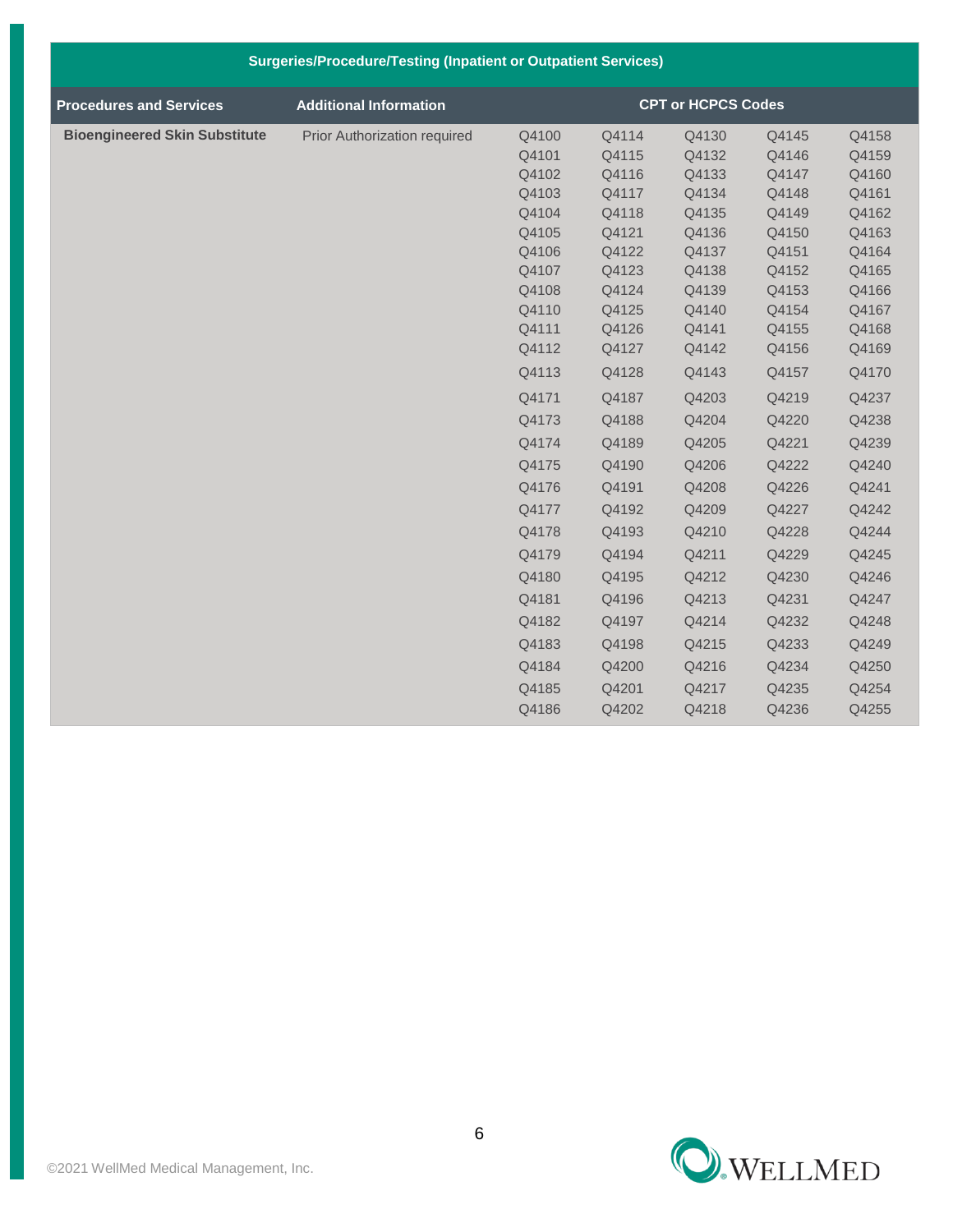| <b>Procedures and Services</b>                                                                                                                                       | <b>Additional Information</b>                                  |                                                    |                                                    | <b>CPT or HCPCS Codes</b>                          |                                                    |                |
|----------------------------------------------------------------------------------------------------------------------------------------------------------------------|----------------------------------------------------------------|----------------------------------------------------|----------------------------------------------------|----------------------------------------------------|----------------------------------------------------|----------------|
| <b>Bone Growth Stimulator</b><br>Electronic stimulation or<br>ultrasound to heal fractures                                                                           | Prior Authorization required                                   | 20974<br>E0749                                     | 20975<br>E0760                                     | 20979                                              | E0747                                              | E0748          |
| <b>Cochlear and Osseointegrated</b><br><b>Implants</b><br>Surgically implanted devices<br>to help persons with profound<br>deafness achieve conversational<br>speech | Prior Authorization required                                   | 69714<br>L8619                                     | 69715<br>L8690                                     | 69718<br>L8691                                     | 69930<br>L8692                                     | L8614          |
| <b>Electrophysiologic Procedures</b>                                                                                                                                 | Prior Authorization required                                   | 93653                                              | 93656                                              |                                                    |                                                    |                |
| <b>Enhanced External Counter</b><br><b>Pulsation (EECP)</b>                                                                                                          | Prior Authorization required                                   | G0166                                              | G0177                                              |                                                    |                                                    |                |
| <b>Gender Dysphoria</b><br><b>Treatment</b>                                                                                                                          | Prior Authorization required<br>regardless of DX codes         | 55970                                              | 55980                                              |                                                    |                                                    |                |
|                                                                                                                                                                      | Prior Authorization required<br><b>ONLY</b> if billed with the | F64.0<br>Z87.890                                   | F64.1                                              | F64.2                                              | F64.8                                              | F64.9          |
|                                                                                                                                                                      | following DX codes                                             | 14000                                              | 15758                                              | 15788                                              | 31899                                              | 54401          |
|                                                                                                                                                                      |                                                                | 14001                                              | 15775                                              | 15789                                              | 53410                                              | 54405          |
|                                                                                                                                                                      |                                                                | 14041                                              | 15776                                              | 15792                                              | 53420                                              | 54408          |
|                                                                                                                                                                      |                                                                | 15734                                              | 15780                                              | 15793                                              | 53425                                              | 54520          |
|                                                                                                                                                                      |                                                                | 15738<br>15750                                     | 15781<br>15782                                     | 19303<br>21899                                     | 53430<br>54125                                     | 54660<br>54690 |
|                                                                                                                                                                      |                                                                | 15757<br>55180<br>55866<br>56625<br>56800<br>56805 | 15783<br>57106<br>57110<br>57291<br>57292<br>57295 | 31599<br>57296<br>57335<br>57426<br>58661<br>58720 | 54400<br>58940<br>64856<br>64892<br>64896<br>92507 | 55175<br>92508 |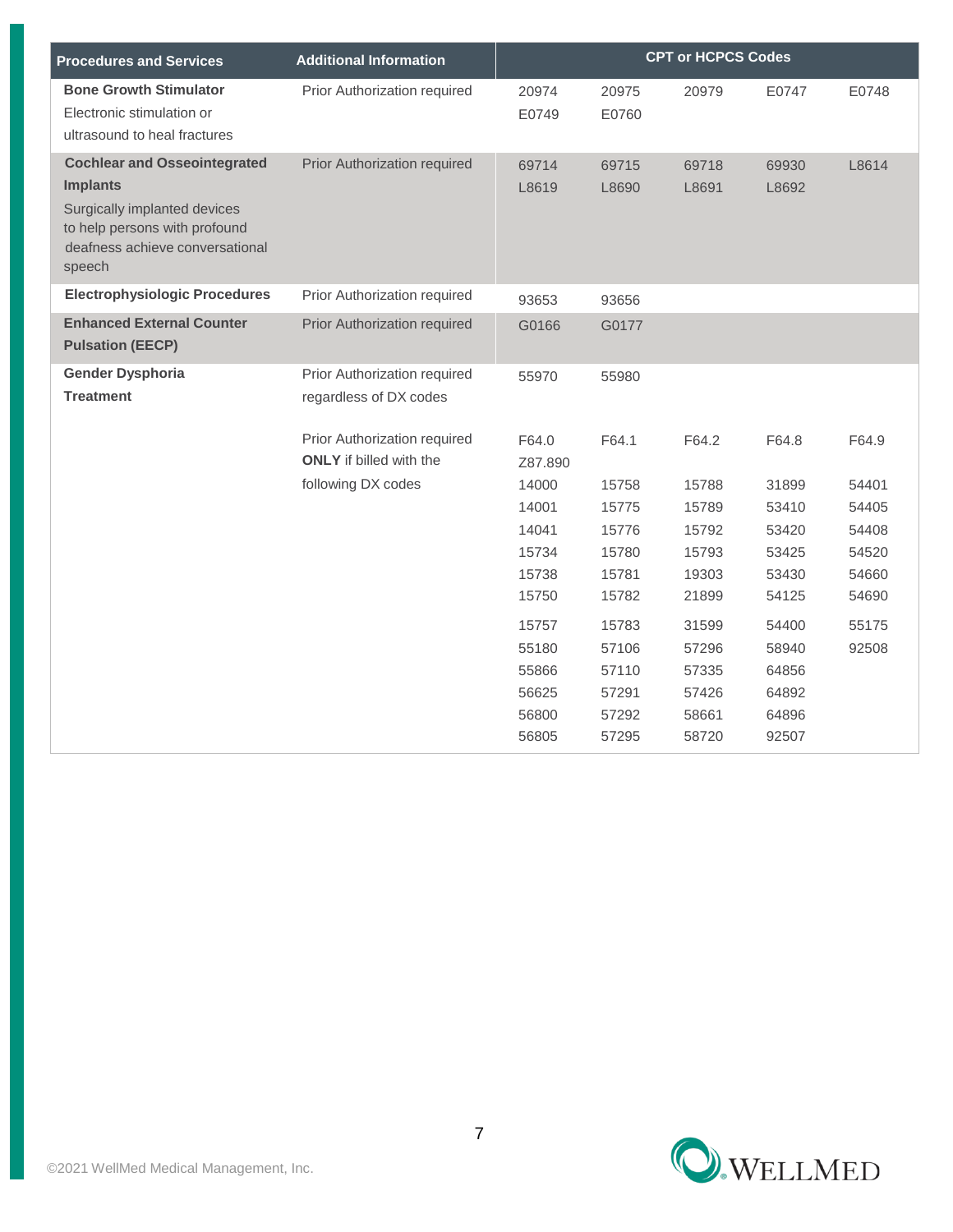| <b>Procedures and Services</b> | <b>Additional Information</b> | <b>CPT or HCPCS Codes</b> |       |       |       |       |
|--------------------------------|-------------------------------|---------------------------|-------|-------|-------|-------|
| <b>Hyperbaric Oxygen</b>       | Prior Authorization required  | 99183                     | 99184 | G0277 |       |       |
| <b>Implantable Pain Pumps</b>  | Prior Authorization required  | 22100                     | 22558 | 22852 | 27412 | 62368 |
| <b>Neurostimulators</b>        |                               | 22101                     | 22585 | 22853 | 27445 | 62380 |
| (Implantation of a device      |                               | 22102                     | 22586 | 22854 | 27446 | 63001 |
| that sends electrical          |                               | 22103                     | 22590 | 22855 | 27447 | 63003 |
| impulses)                      |                               | 22110                     | 22595 | 22856 | 27486 | 63005 |
|                                |                               | 22112                     | 22600 | 22857 | 27487 | 63011 |
|                                |                               | 22114                     | 22610 | 22858 | 29866 | 63012 |
| <b>Orthopedic Surgeries</b>    | Prior Authorization required  | 22116                     | 22612 | 22859 | 29867 | 63015 |
| (Spine and joint surgeries)    |                               | 22206                     | 22614 | 22861 | 29868 | 63016 |
|                                |                               | 22207                     | 22630 | 22862 | 29914 | 63017 |
|                                |                               | 22208                     | 22632 | 22864 | 29915 | 63020 |
|                                |                               | 22210                     | 22633 | 22865 | 29916 | 63030 |
|                                |                               | 22212                     | 22634 | 22867 | 61850 | 63035 |
|                                |                               | 22214                     | 22800 | 22868 | 61860 | 63040 |
|                                |                               | 22216                     | 22802 | 22869 | 61863 | 63042 |
|                                |                               | 22220                     | 22804 | 22870 | 61864 | 63043 |
|                                |                               | 22222                     | 22808 | 22899 | 61867 | 63044 |
|                                |                               | 22224                     | 22810 | 23470 | 61868 | 63045 |
|                                |                               | 22226                     | 22812 | 23472 | 61885 | 63046 |
|                                |                               | 22510                     | 22818 | 24360 | 61886 | 63047 |
|                                |                               | 22511                     | 22819 | 24361 | 62287 | 63048 |
|                                |                               | 22512                     | 22830 | 24362 | 62324 | 63050 |
|                                |                               | 22513                     | 22840 | 24363 | 62325 | 63051 |
|                                | 22514* will ALSO subject      | 22514*                    | 22841 | 27120 | 62326 | 63055 |
|                                | to Site of Service review     | 22515                     | 22842 | 27122 | 62327 | 63056 |
|                                | in addition to medical        | 22532                     | 22843 | 27125 | 62350 | 63057 |
|                                | necessity review              | 22533                     | 22844 | 27130 | 62351 | 63064 |
|                                |                               | 22534                     | 22845 | 27132 | 62355 | 63066 |
|                                |                               | 22548                     | 22846 | 27134 | 62360 | 63075 |
|                                |                               | 22551                     | 22847 | 27137 | 62361 | 63076 |
|                                |                               | 22552                     | 22848 | 27138 | 62362 | 63077 |
|                                |                               | 22554                     | 22849 | 27279 | 62365 | 63078 |
|                                |                               | 22556                     | 22850 | 27280 | 62367 | 63081 |
|                                |                               | 63082                     | 63195 | 63276 | 63307 | 64580 |
|                                |                               | 63085                     | 63196 | 63277 | 63308 | 64581 |
|                                |                               | 63086                     | 63197 | 63278 | 63650 | 64585 |
|                                |                               | 63087                     | 63198 | 63280 | 63655 | 64590 |
|                                |                               | 63088                     | 63199 | 63281 | 63661 | 64595 |
|                                |                               | 63090                     | 63200 | 63283 | 63662 | 64722 |
|                                |                               | 63091                     | 63250 | 63285 | 63663 | 64999 |
|                                |                               | 63101                     | 63251 | 63286 | 63664 | 95990 |
|                                |                               | 63102                     | 63252 | 63287 | 63685 | 95991 |

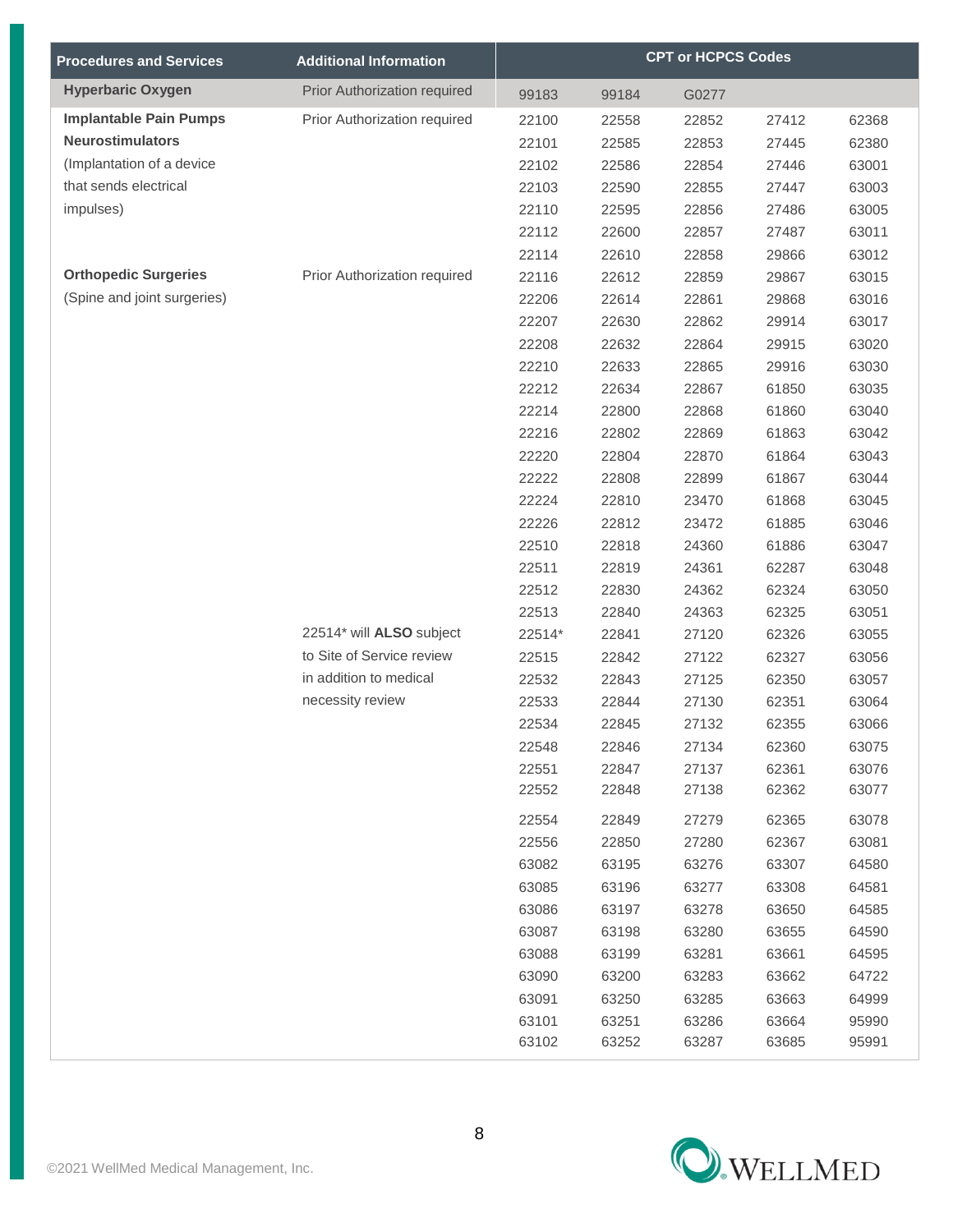| <b>Procedures and Services</b>       | <b>Additional Information</b>  |        |        | <b>CPT or HCPCS Codes</b> |        |         |
|--------------------------------------|--------------------------------|--------|--------|---------------------------|--------|---------|
| <b>Implantable Pain Pumps</b>        | Prior Authorization required   | 63170  | 63266  | 63295                     | 64553  | 0201T   |
| Neurostimulators Cont'd              |                                | 63172  | 63267  | 63300                     | 64555  | 0587T   |
| (Implantation of a device            |                                | 63173  | 63268  | 63301                     | 64561  | 0588T   |
| that sends electrical impulses)      |                                | 63182  | 63270  | 63302                     | 64566  | J7330   |
|                                      |                                | 63185  | 63271  | 63303                     | 64568  | L8679   |
|                                      |                                | 63190  | 63272  | 63304                     | 64569  |         |
| <b>Orthopedic Surgeries Cont'd</b>   |                                | 63191  | 63273  | 63305                     | 64570  |         |
| (Spine and joint surgeries)          |                                | 63194  | 63275  | 63306                     | 64575  |         |
| <b>Molecular Diagnostic/ Genetic</b> | Prior Authorization required   | 81120  | 81215  | 81227                     | 81241  | 81335   |
| <b>Testing</b>                       |                                | 81121  | 81216  | 81230                     | 81242  | 81404   |
|                                      |                                | 81165  | 81217  | 81231                     | 81247  | 84999   |
|                                      |                                | 81166  | 81225  | 81232                     | 81291  | 87999   |
|                                      |                                | 81167  | 81226  | 81240                     | 81321  | 81228   |
|                                      |                                | 81229  | 81302  |                           |        |         |
| <b>Molecular Diagnostic /</b>        | Prior Authorization required   | *0005U | *0102U | *81298                    | *81435 | *81525  |
| <b>Genetic Testing Reviewed</b>      | *Codes with asterisk (*)       | *0012M | *0244U | *81314                    | *81436 | *81539  |
| by Oncogenetic Specialty             | are broken out for internal    | *0013M | *0245U | *81317                    | *81437 | *81540  |
| <b>Review Team</b>                   | purposes. Provider submission  | *0018U | *81162 | *81405                    | *81445 | *81541  |
|                                      | process is the same for these  | *0026U | *81175 | *81406                    | *81450 | *81542  |
|                                      | and the codes listed           | *0034U | *81201 | *81407                    | *81455 | *81551  |
|                                      | directly above in this section | *0037U | *81202 | *81408                    | *81479 | *81599  |
|                                      | and will be reviewed by        | *0047U | *81292 | *81432                    | *81518 | * 81347 |
|                                      | by Oncogenetic Specialty       | *0089U | *81293 | *81433                    | *81519 | *81348  |
|                                      | <b>Review Team</b>             | *0090U | *81295 | *81360                    | *81521 | *81357  |
|                                      |                                | *0242U |        |                           |        |         |
|                                      |                                |        |        |                           |        |         |
|                                      |                                |        |        |                           |        |         |
| Oral-maxillofacial/TMJ               | Prior Authorization required   | 21085  | 21127  | 21150                     | 21193  | 21215   |
| <b>Surgery/ Orthognathic</b>         |                                | 21089  | 21141  | 21151                     | 21194  | 21240   |
| <b>Surgery</b>                       |                                | 21120  | 21142  | 21154                     | 21195  | 21242   |
| Treatment of maxillofacial           |                                | 21121  | 21143  | 21155                     | 21196  | 21244   |
| (jaw) functional impairment          | 21210* is ALSO subject to      | 21122  | 21145  | 21159                     | 21198  | 21245   |
|                                      | Site of Service review in      | 21123  | 21146  | 21160                     | 21199  | 21246   |
|                                      | addition to medical necessity  | 21125  | 21147  | 21188                     | 21206  | 21247   |
|                                      | review                         | 21210* |        |                           |        |         |
| Other codes not listed in            | Prior Authorization required   |        |        |                           |        |         |
| any category, including              |                                | 28890  | 36514  | 53899                     | 64405  | 64744   |
|                                      |                                | 66180  | 69799  | 69949                     | 95965  | 95966   |

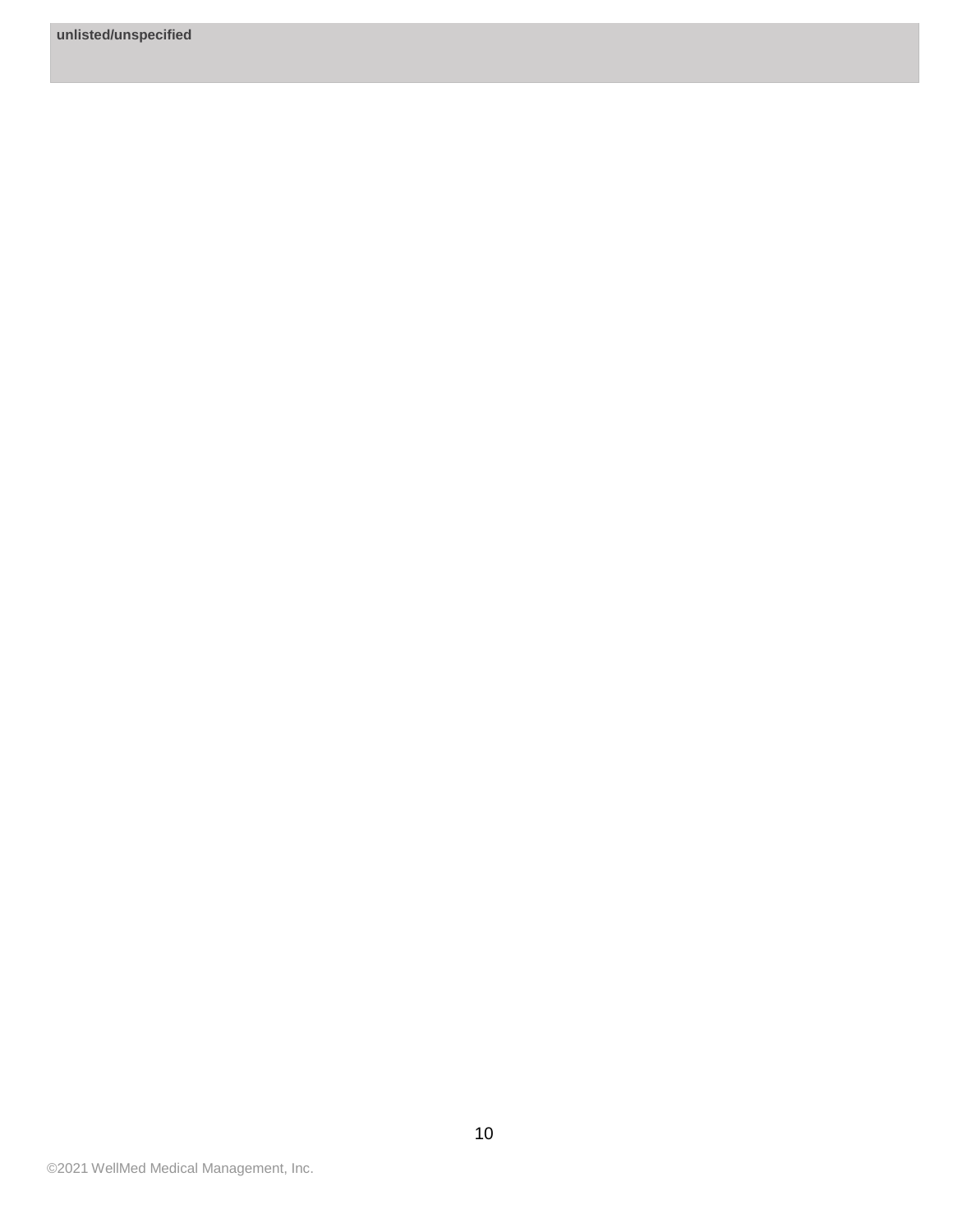| <b>Procedures and Services</b>      | <b>Additional Information</b> | <b>CPT or HCPCS Codes</b> |         |         |         |        |
|-------------------------------------|-------------------------------|---------------------------|---------|---------|---------|--------|
| Plastic, Reconstructive, or         | Prior Authorization NOT       | 11920                     | 19325   | 19350   | 19368   | 19396  |
| <b>Cosmetic Procedures</b>          | required if surgical codes    | 11921                     | 19328   | 19357   | 19369   | 19499  |
| <b>Breast reconstruction</b>        | billed with the listed breast | 11922                     | 19330   | 19361   | 19370   | L8600  |
| (non-mastectomy)                    | cancer DX codes               | 19316                     | 19340   | 19364   | 19371   |        |
| <b>Reconstruction of the breast</b> |                               | 19318                     | 19342   | 19367   | 19380   |        |
| except when following               |                               |                           |         |         |         |        |
| mastectomy                          |                               | C50.011                   | C50.221 | C50.511 | C50.821 | D05.12 |
|                                     |                               | C50.012                   | C50.222 | C50.512 | C50.822 | D05.80 |
|                                     |                               | C50.019                   | C50.229 | C50.519 | C50.829 | D05.81 |
|                                     |                               | C50.021                   | C50.311 | C50.521 | C50.911 | D05.82 |
|                                     |                               | C50.022                   | C50.312 | C50.522 | C50.912 | D05.90 |
|                                     |                               | C50.029                   | C50.319 | C50.529 | C50.919 | D05.91 |
|                                     |                               | C50.111                   | C50.321 | C50.611 | C50.921 | D05.92 |
|                                     |                               | C50.112                   | C50.322 | C50.612 | C50.922 | Z42.1  |
|                                     |                               | C50.119                   | C50.329 | C50.619 | C50.929 | Z85.3  |
|                                     |                               | C50.121                   | C50.411 | C50.621 | C79.81  | Z90.10 |
|                                     |                               | C50.122                   | C50.412 | C50.622 | D05.00  | Z90.11 |
|                                     |                               | C50.129                   | C50.419 | C50.629 | D05.01  | Z90.12 |
|                                     |                               | C50.211                   | C50.421 | C50.811 | D05.02  | Z90.13 |
|                                     |                               | C50.212                   | C50.422 | C50.812 | D05.10  |        |
|                                     |                               | C50.219                   | C50.429 | C50.819 | D05.11  |        |
| <b>Plastic, Reconstructive,</b>     | Prior Authorization required  | 11960                     | 21182   | 21263   | 30560   | 67961  |
| or Cosmetic Procedures              |                               | 11971                     | 21183   | 21267   | 30620   | 67966  |
| Cosmetic procedures that            |                               | 17106                     | 21184   | 21268   | 30999   | 67999  |
| change or improve physical          |                               | 17107                     | 21230   | 21275   | 31295   | 69399  |
| appearance without significantly    |                               | 17108                     | 21235   | 21299   | 31296   | 92700  |
| improving or restoring              |                               | 17999                     | 21248   | 21740   | 31297   | 96999  |
| physiological function              |                               | 21172                     | 21249   | 21742   | 31298   | Q2026  |
| Reconstructive procedures that      |                               | 21175                     | 21255   | 21743   | 40799   |        |
| treat a medical condition or        |                               | 21179                     | 21256   | 28344   | 67909   |        |
| improve or restore physiologic      |                               | 21180                     | 21260   | 30540   | 67912   |        |
| function                            |                               | 21181                     | 21261   | 30545   | 67950   |        |
| Rhinoplasty Treatment of nasal      |                               |                           |         |         |         |        |
| functional impairment and septal    | Prior Authorization required  | 15820                     | 15847   | 30435   | 67900   | 67906  |
| deviation                           | These codes will ALSO be      | 15821                     | 30400   | 30450   | 67901   | 67908  |
|                                     | subject to Site of Service    | 15822                     | 30410   | 30460   | 67902   |        |
|                                     | review in addition to medical | 15823                     | 30420   | 30462   | 67903   |        |
|                                     | necessity review              | 15830                     | 30430   | 30465   | 67904   |        |

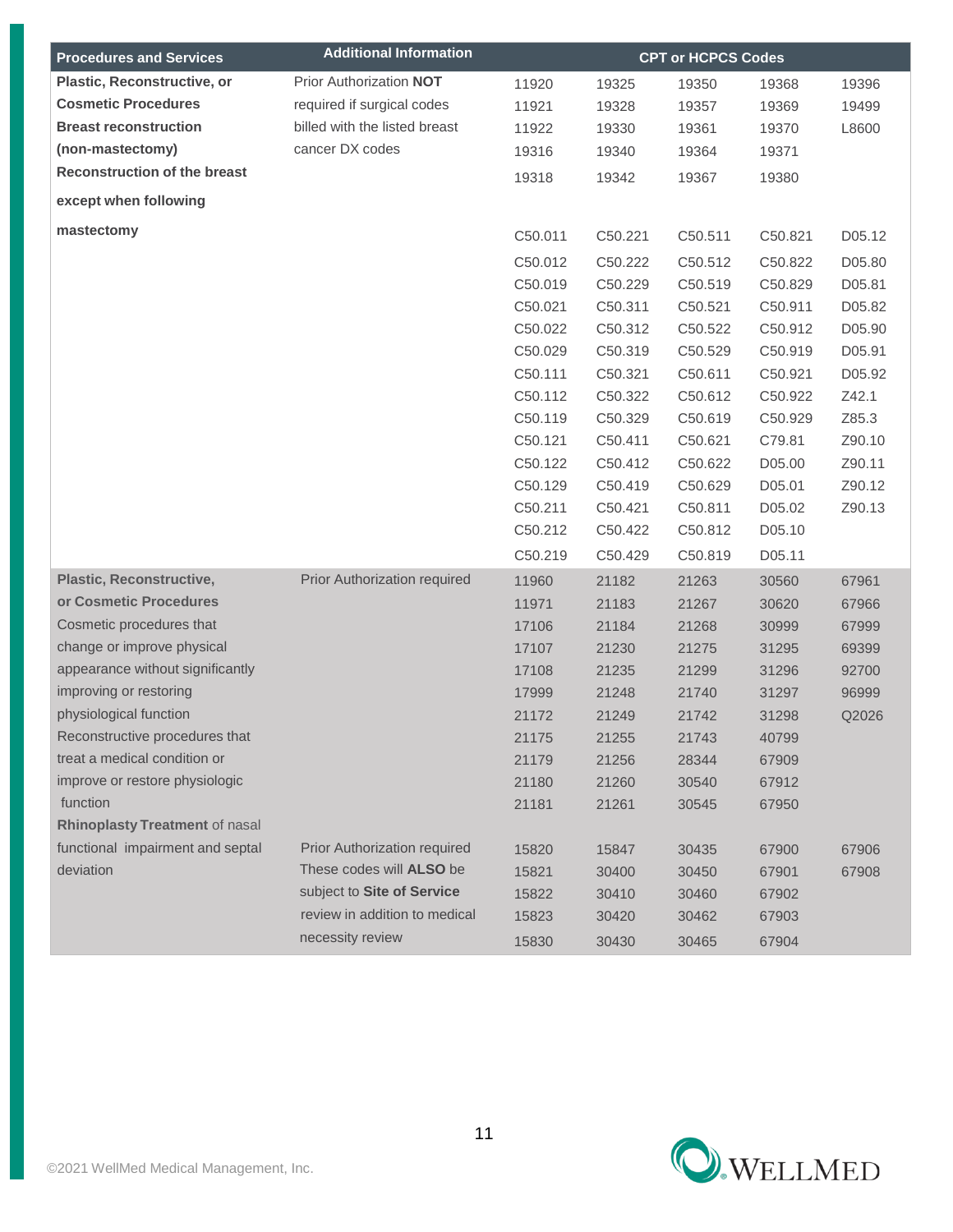| <b>Procedures and Services</b> | <b>Additional Information</b>        | <b>CPT or HCPCS Codes</b> |       |       |       |       |
|--------------------------------|--------------------------------------|---------------------------|-------|-------|-------|-------|
| <b>Site of Service</b>         | Prior Authorization required         | 65426                     | 65730 | 65855 | 66170 | 66761 |
| Ophthalmology                  | <b>ONLY</b> if services are rendered | 66821                     | 66982 | 66984 | 67311 | 67312 |
|                                | in Hospital Outpatient setting       |                           |       |       |       |       |
| <b>Site of Service</b>         | Prior Authorization required         | 14040                     | 25608 | 29888 | 52000 | 25606 |
|                                | <b>ONLY</b> if services are          | 14060                     | 25609 | 30520 | 52001 | 25607 |
|                                | rendered in Hospital                 | 14301                     | 26055 | 36474 | 52005 | 29880 |
|                                |                                      | 15100                     | 26123 | 36476 | 52007 | 29881 |
|                                | Outpatient setting                   | 15120                     | 28120 | 36479 | 52204 | 49654 |
|                                | 15220                                | 28285                     | 36482 | 52214 | 49655 |       |
|                                |                                      | 15240                     | 28288 | 36483 | 52224 |       |
|                                |                                      | 15260                     | 28291 | 49505 | 52234 |       |
|                                |                                      | 15877                     | 28296 | 49521 | 52235 |       |
|                                |                                      | 19125                     | 29823 | 49525 | 52275 |       |
|                                |                                      | 20912                     | 29824 | 49550 | 52276 |       |
|                                |                                      | 23430                     | 29827 | 49553 | 52281 |       |
|                                |                                      | 23615                     | 29828 | 49570 | 52282 |       |
|                                |                                      | 23630                     | 29848 | 49572 | 52285 |       |
|                                |                                      | 24515                     | 29870 | 49585 | 52287 |       |
|                                |                                      | 24516                     | 29874 | 49587 | 52300 |       |
|                                |                                      | 24665                     | 29875 | 49650 | 52310 |       |
|                                |                                      | 24666                     | 29876 | 49651 | 52315 |       |
|                                |                                      | 25545                     | 29877 | 49652 | 52320 |       |
|                                |                                      | 25605                     | 29879 | 49653 | 52325 |       |
|                                |                                      |                           |       |       |       |       |
|                                |                                      |                           |       |       |       |       |
|                                |                                      |                           |       |       |       |       |

| <b>Venous Procedures</b><br>Removal and ablation of the<br>main trunks and named branches                                                                               | <b>Prior Authorization required</b>                                                                                | 36465<br>37765 | 36466<br>37766 | 37700<br>37780 | 37718          | 37722 |
|-------------------------------------------------------------------------------------------------------------------------------------------------------------------------|--------------------------------------------------------------------------------------------------------------------|----------------|----------------|----------------|----------------|-------|
| of the saphenous veins in the<br>treatment of venous disease<br>and varicose veins of the extremities                                                                   | These codes will <b>ALSO</b> be<br>subject to Site of Service<br>review in addition to medical<br>necessity review | 36473          | 36475          | 36478          |                |       |
| <b>Ventricular Assist Devices (VAD)</b><br>A mechanical pump that takes over<br>the function of the damaged ventricle<br>of the heart and restores normal<br>blood flow | Prior Authorization required                                                                                       | 33927<br>33979 | 33928<br>33981 | 33929<br>33982 | 33975<br>33983 | 33976 |

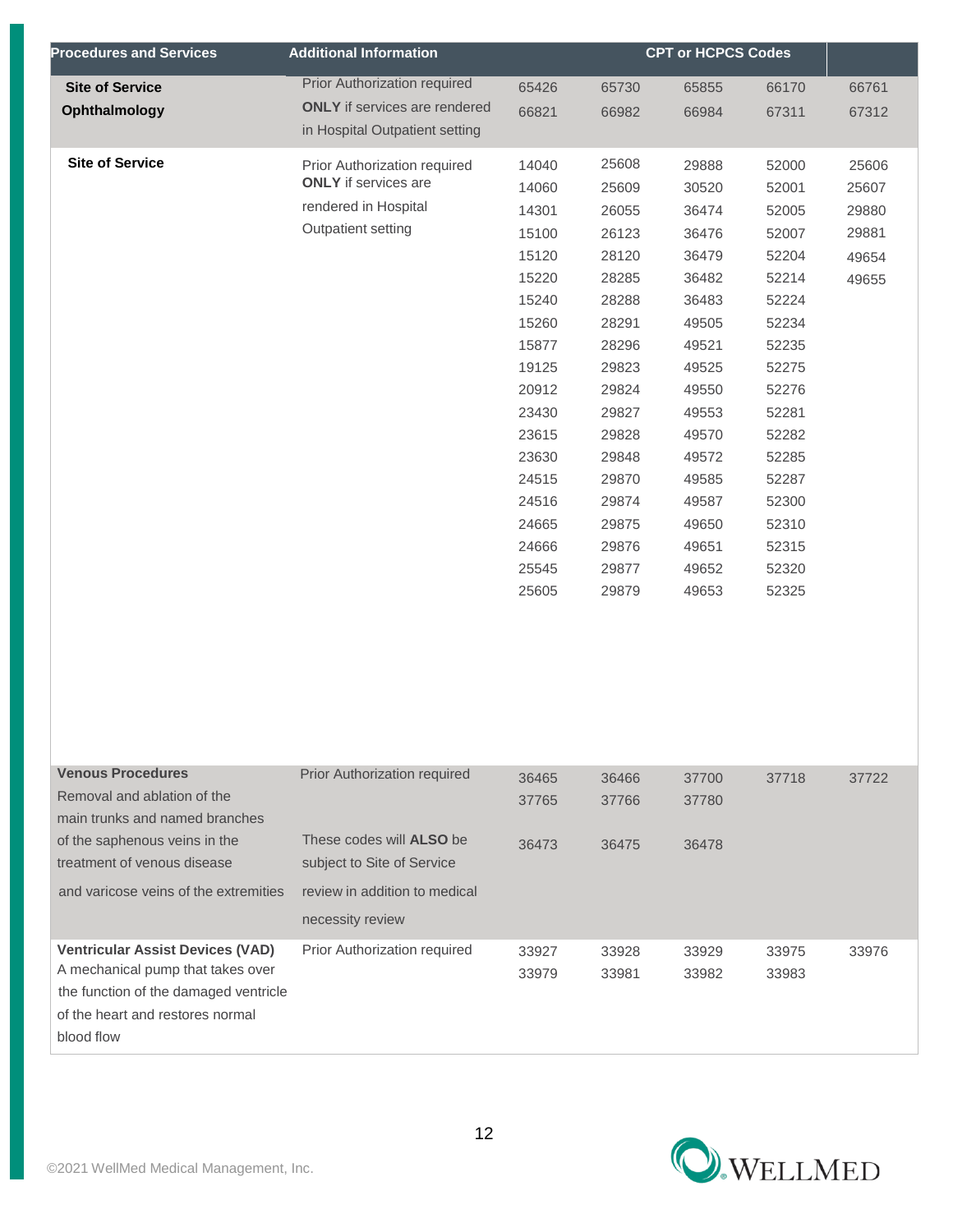| <b>Radiation Treatment</b>                                                           |                                     |                           |       |       |       |       |  |  |
|--------------------------------------------------------------------------------------|-------------------------------------|---------------------------|-------|-------|-------|-------|--|--|
| <b>Procedures and Services</b>                                                       | <b>Additional Information</b>       | <b>CPT or HCPCS Codes</b> |       |       |       |       |  |  |
| Intensity modulated<br>radiation therapy (IMRT)                                      | <b>Prior Authorization required</b> | G6015                     | G6016 | 77385 | 77386 |       |  |  |
| <b>Proton Beam Therapy</b>                                                           | Prior Authorization required        | 77520                     | 77522 | 77523 | 77525 |       |  |  |
| Stereotactic radiosurgery (SRS)<br>and stereotactic body radiation<br>therapy (SBRT) | <b>Prior Authorization required</b> | 77371                     | 77372 | 77373 | G0339 | G0340 |  |  |

| <b>Advanced Radiology &amp; Radiation Treatments</b>                                   |       |       |                           |       |       |  |  |
|----------------------------------------------------------------------------------------|-------|-------|---------------------------|-------|-------|--|--|
| Procedures and Services 3D Imaging, CT and CTA MRI and MRA, Nuclear Medicine, PET Scan |       |       |                           |       |       |  |  |
| <b>Additional Information</b>                                                          |       |       | <b>CPT or HCPCS Codes</b> |       |       |  |  |
| <b>Prior Authorization required</b>                                                    | 70336 | 71271 | 72198                     | 74182 | 78013 |  |  |
| For TX members from Austin, Corpus Christi, Dallas/Fort Worth,                         | 70450 | 71275 | 73200                     | 74183 | 78014 |  |  |
| El Paso, (excluding El Paso/ New Mexico AARP Medicare                                  | 70460 | 71550 | 73201                     | 74185 | 78015 |  |  |
| Advantage Choice (PPO)), Rio Grande Valley, San Antonio, West<br>Texas                 | 70470 | 71551 | 73202                     | 74261 | 78016 |  |  |
| Contact eviCore for Prior Authorization 1-888-693-3211<br>$\bullet$                    | 70480 | 71552 | 73206                     | 74262 | 78018 |  |  |
| OR go to: https://myportal.medsolutions.com/<br>$\bullet$                              | 70481 | 71555 | 73218                     | 74712 | 78020 |  |  |
|                                                                                        | 70482 | 72125 | 73219                     | 74713 | 78070 |  |  |
| For TX Humana Members from Austin, Corpus Christi, El Paso                             | 70486 | 72126 | 73220                     | 75557 | 78071 |  |  |
| DFW, Rio Grande Valley, San Antonio (Humana Gold Plus,                                 | 70487 | 72127 | 73221                     | 75559 | 78072 |  |  |
| Humana Gold Plus SNP-DE, Humana Choice Medicare)                                       | 70488 | 72128 | 73222                     | 75561 | 78075 |  |  |
| Advantage PPO, Humana Choice Regional PPO                                              | 70490 | 72129 | 73223                     | 75563 | 78102 |  |  |
| Follow regular WellMed Prior Authorization request process                             | 70491 | 72130 | 73225                     | 75565 | 78103 |  |  |
|                                                                                        | 70492 | 72131 | 73700                     | 75571 | 78104 |  |  |
| <b>Prior Authorization required</b>                                                    | 70496 | 72132 | 73701                     | 75572 | 78140 |  |  |
| For TX United Members from El Paso/New Mexico AARP                                     | 70498 | 72133 | 73702                     | 75573 | 78185 |  |  |
| Medicare Advantage Choice PPO and Houston and Waco                                     | 70540 | 72141 | 73706                     | 75574 | 78195 |  |  |
| Contact eviCore for Prior Authorization 1-855-252-1120<br>$\bullet$                    | 70542 | 72142 | 73718                     | 75635 | 78201 |  |  |
| OR go to: https://myportal.medsolutions.com/<br>$\bullet$                              | 70543 | 72146 | 73719                     | 76376 | 78202 |  |  |
|                                                                                        | 70544 | 72147 | 73720                     | 76377 | 78215 |  |  |
|                                                                                        | 70545 | 72148 | 73721                     | 76380 | 78216 |  |  |
|                                                                                        | 70546 | 72149 | 73722                     | 76391 | 78226 |  |  |
|                                                                                        | 70547 | 72156 | 73723                     | 76497 | 78227 |  |  |
|                                                                                        | 70548 | 72157 | 73725                     | 76498 | 78230 |  |  |

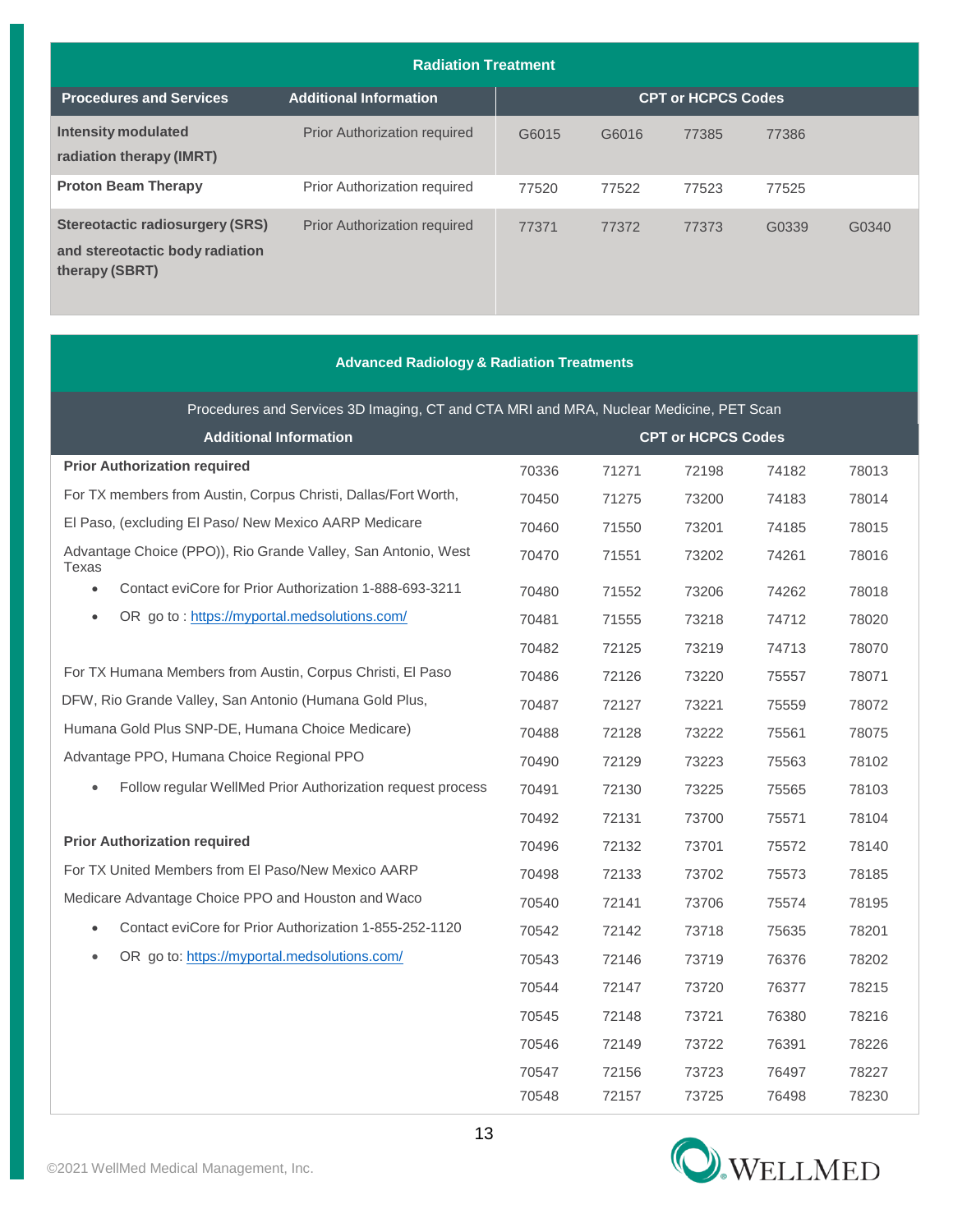| Procedures and Services 3D Imaging, CT and CTA MRI and MRA, Nuclear Medicine, PET Scan Cont'd |       |       |                           |       |       |  |  |  |  |
|-----------------------------------------------------------------------------------------------|-------|-------|---------------------------|-------|-------|--|--|--|--|
| <b>Additional Information</b>                                                                 |       |       | <b>CPT or HCPCS Codes</b> |       |       |  |  |  |  |
|                                                                                               | 70549 | 72158 | 74150                     | 77021 | 78231 |  |  |  |  |
|                                                                                               | 70551 | 72159 | 74160                     | 77022 | 78232 |  |  |  |  |
|                                                                                               | 70552 | 72191 | 74170                     | 77046 | 78258 |  |  |  |  |
|                                                                                               | 70553 | 72192 | 74174                     | 77047 | 78261 |  |  |  |  |
|                                                                                               | 70554 | 72193 | 74175                     | 77048 | 78262 |  |  |  |  |
|                                                                                               | 70555 | 72194 | 74176                     | 77049 | 78264 |  |  |  |  |
|                                                                                               | 71250 | 72195 | 74177                     | 77078 | 78265 |  |  |  |  |
|                                                                                               | 71260 | 72196 | 74178                     | 77084 | 78266 |  |  |  |  |
|                                                                                               | 71270 | 72197 | 74181                     | 78012 | 78278 |  |  |  |  |
|                                                                                               | 78282 | 78483 | 78650                     | 78814 | C8909 |  |  |  |  |
|                                                                                               | 78290 | 78491 | 78660                     | 78815 | C8910 |  |  |  |  |
|                                                                                               | 78291 | 78492 | 78699                     | 78816 | C8911 |  |  |  |  |
|                                                                                               | 78306 | 78499 | 78707                     | 78832 | C8914 |  |  |  |  |
|                                                                                               | 78315 | 78579 | 78708                     | 0042T | C8918 |  |  |  |  |
|                                                                                               | 78414 | 78580 | 78709                     | 0609T | C8919 |  |  |  |  |
|                                                                                               | 78428 | 78582 | 78725                     | 0610T | C8920 |  |  |  |  |
|                                                                                               | 78445 | 78597 | 78730                     | 0611T | C8931 |  |  |  |  |
|                                                                                               | 78456 | 78598 | 78740                     | 0612T | C8932 |  |  |  |  |
|                                                                                               | 78457 | 78600 | 78761                     | 0633T | C8933 |  |  |  |  |
|                                                                                               | 78458 | 78601 | 78800                     | 0634T | C8934 |  |  |  |  |
|                                                                                               | 78459 | 78605 | 78801                     | 0635T | C8935 |  |  |  |  |
|                                                                                               | 78466 | 78606 | 78802                     | 0636T | C8936 |  |  |  |  |
|                                                                                               | 78468 | 78608 | 78803                     | 0637T | 0648T |  |  |  |  |
|                                                                                               | 78469 | 78610 | 78804                     | 0638T | 0626T |  |  |  |  |
|                                                                                               | 78472 | 78630 | 78811                     | C8900 | 78434 |  |  |  |  |
|                                                                                               | 78473 | 78635 | 78812                     | C8901 |       |  |  |  |  |
|                                                                                               | 78481 | 78645 | 78813                     | C8902 |       |  |  |  |  |
|                                                                                               | 0649T | 0623T | 0624T                     | 0625T |       |  |  |  |  |
|                                                                                               | 0710T | 0711T | 0712T                     | 0713T |       |  |  |  |  |

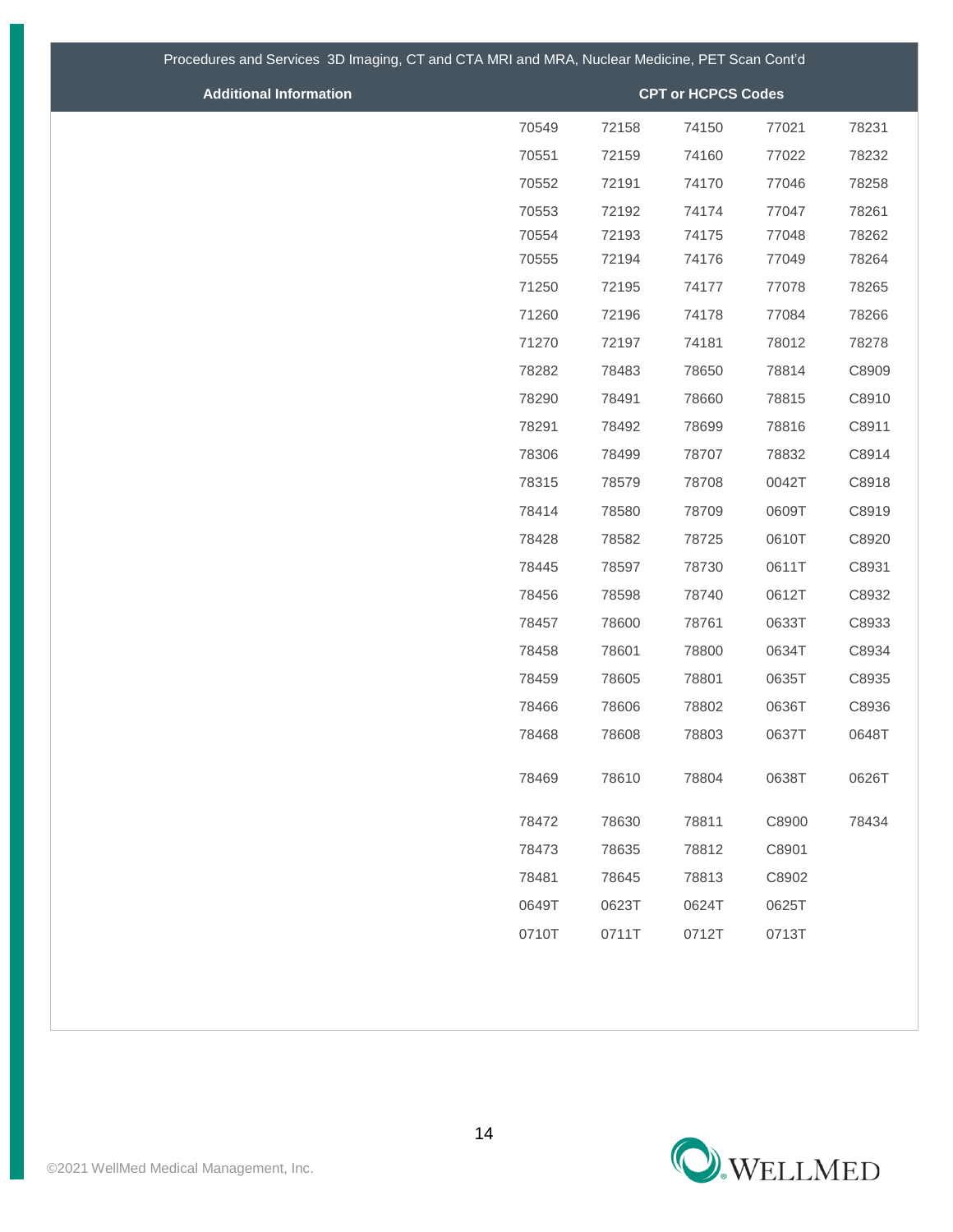| <b>Cardiac Procedures</b>                                                                                                                                                                                                    |       |       |                           |       |       |  |  |
|------------------------------------------------------------------------------------------------------------------------------------------------------------------------------------------------------------------------------|-------|-------|---------------------------|-------|-------|--|--|
| Procedures and Services Cardiac Rhythm Implantable Devices (CRID), Cardiac Diagnostic Cath ECHO & ECHO STRESS,<br>Myocardial Perfusion Imaging (Nuclear Stress) Radiology: Nuclear Medicine<br><b>Additional Information</b> |       |       | <b>CPT or HCPCS Codes</b> |       |       |  |  |
| Prior Authorization required                                                                                                                                                                                                 | 33206 | 33264 | 93308                     | 93454 | 0503T |  |  |
| For TX Members from Austin, Corpus Christi, El Paso,                                                                                                                                                                         | 33207 | 33270 | 93312                     | 93455 | 0504T |  |  |
| (excluding El Paso/ New Mexico, (UnitedHealthcare (PPO))                                                                                                                                                                     | 33208 | 33274 | 93313                     | 93456 | 0515T |  |  |
| Dallas/Fort Worth, Rio Grande Valley, West Texas                                                                                                                                                                             | 33212 | 33289 | 93314                     | 93457 | 0516T |  |  |
| Contact eviCore for Prior Authorization 1-888-693-3211<br>$\bullet$                                                                                                                                                          | 33213 | 78429 | 93315                     | 93458 | 0517T |  |  |
| OR go to https://myportal.medsolutions.com<br>$\bullet$                                                                                                                                                                      | 33214 | 78430 | 93316                     | 93459 | C8921 |  |  |
|                                                                                                                                                                                                                              | 33221 | 78431 | 93317                     | 93460 | C8922 |  |  |
| For TX members with Humana from Austin, Corpus Christi,                                                                                                                                                                      | 33224 | 78432 | 93318                     | 93461 | C8923 |  |  |
| Dallas/Fort Worth, El Paso, Rio Grande Valley, & San Antonio                                                                                                                                                                 | 33225 | 78433 | 93320                     | 93462 | C8924 |  |  |
| Follow regular WellMed Prior Authorization request process<br>$\bullet$                                                                                                                                                      | 33227 | 78451 | 93321                     | 93593 | C8925 |  |  |
|                                                                                                                                                                                                                              | 33228 | 78452 | 93325                     | 93594 | C8926 |  |  |
| For United Members from El Paso/New Mexico AARP                                                                                                                                                                              | 33229 | 78453 | 93350                     | 93596 | C8928 |  |  |
| Medicare Advantage Choice PPO and Houston and Waco                                                                                                                                                                           | 33230 | 78454 | 93351                     | 93533 | C8929 |  |  |
| Contact eviCore for Prior Authorization 1-855-252-1120<br>$\bullet$                                                                                                                                                          | 33231 | 93303 | 93352                     | 0331T | C8930 |  |  |
| OR go to: https://myportal.medsolutions.com<br>$\bullet$                                                                                                                                                                     | 33240 | 93304 | 93356                     | 0332T | 0648T |  |  |
|                                                                                                                                                                                                                              | 33249 | 93306 | 93451                     | 0439T | 0649T |  |  |
|                                                                                                                                                                                                                              | 33262 | 93307 | 93452                     | 0501T | 0623T |  |  |
|                                                                                                                                                                                                                              | 33263 | 0626T | 93453                     | 0502T | 0624T |  |  |
|                                                                                                                                                                                                                              | 0625T | C9762 | 93319                     | 0698T | 0571T |  |  |
|                                                                                                                                                                                                                              | 0617T | 0614T | C9763                     |       |       |  |  |
| Prior Authorization required                                                                                                                                                                                                 | 33206 | 33225 | 33262                     | 78433 | 0504T |  |  |
| For TX Members from San Antonio:                                                                                                                                                                                             | 33207 | 33227 | 33263                     | 78434 | 0515T |  |  |
| Follow regular WellMed Prior Authorization Request process<br>$\bullet$                                                                                                                                                      | 33208 | 33228 | 33264                     | 0331T | 0516T |  |  |
|                                                                                                                                                                                                                              | 33212 | 33229 | 33270                     | 0332T | 0517T |  |  |
|                                                                                                                                                                                                                              | 33213 | 33230 | 78429                     | 0439T | 0571T |  |  |
|                                                                                                                                                                                                                              | 33214 | 33231 | 78430                     | 0501T | 0614T |  |  |
|                                                                                                                                                                                                                              | 33221 | 33240 | 78431                     | 0502T | C9762 |  |  |
|                                                                                                                                                                                                                              | 33224 | 33249 | 78432                     | 0503T | C9763 |  |  |

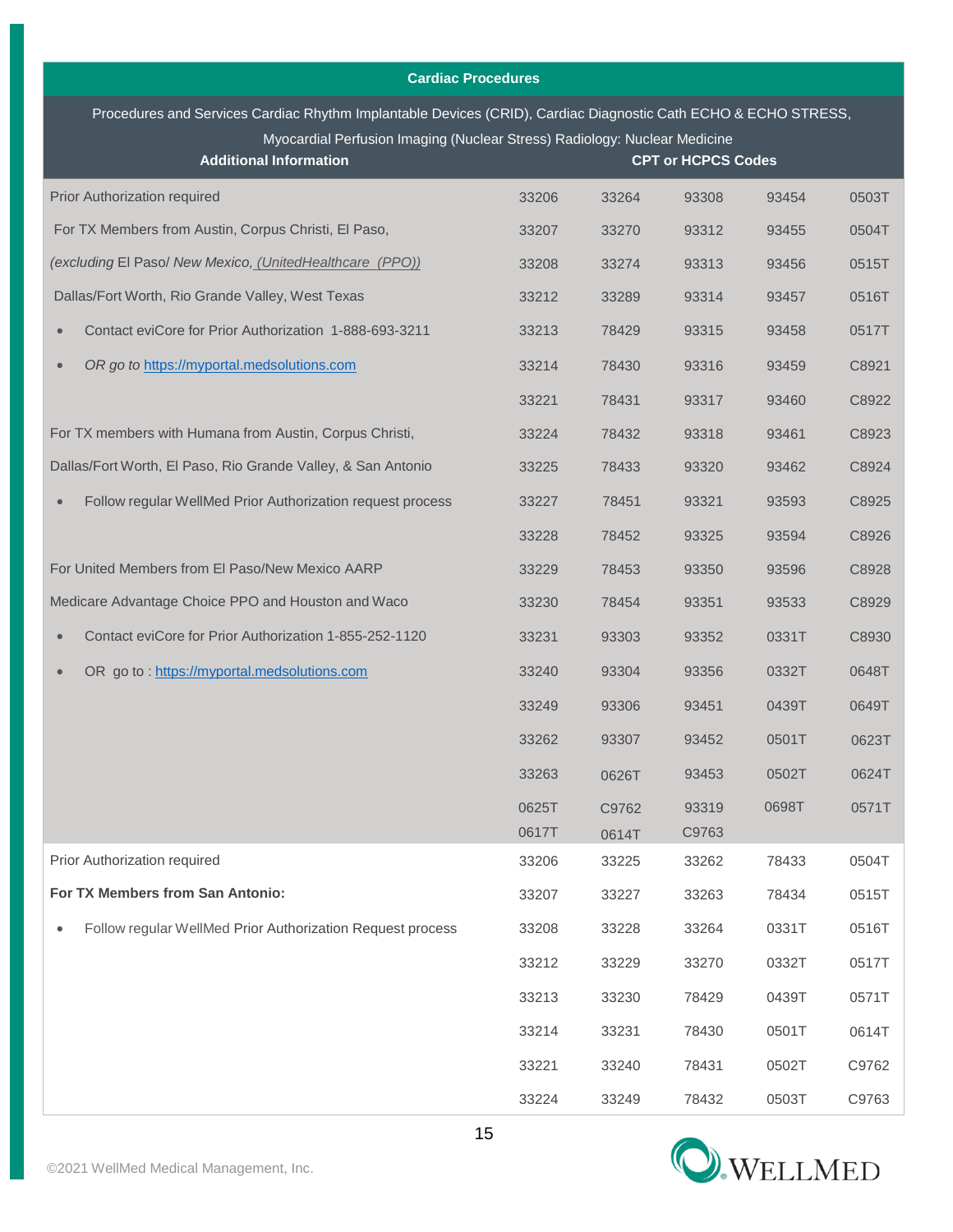| <b>Durable Medical Equipment (DME)</b><br>(For Prosthetics see Orthotics and Prosthetics) |                               |       |       |                           |       |       |
|-------------------------------------------------------------------------------------------|-------------------------------|-------|-------|---------------------------|-------|-------|
| <b>Procedures and Services</b>                                                            | <b>Additional Information</b> |       |       | <b>CPT or HCPCS Codes</b> |       |       |
| <b>Durable Medical Equipment</b>                                                          | Prior Authorization required  | A9999 | E0651 | E1003                     | E1232 | E2360 |
| (For Prosthetics see Orthotics                                                            | <b>REGARDLESS</b> of the cost | E0147 | E0652 | E1004                     | E1233 | E2361 |
| and Prosthetics)                                                                          |                               | E0170 | E0656 | E1005                     | E1234 | E2362 |
|                                                                                           |                               | E0193 | E0667 | E1006                     | E1235 | E2363 |
|                                                                                           |                               | E0194 | E0668 | E1007                     | E1236 | E2364 |
|                                                                                           |                               | E0217 | E0669 | E1008                     | E1237 | E2366 |
|                                                                                           |                               | E0246 | E0670 | E1009                     | E1238 | E2367 |
|                                                                                           |                               | E0265 | E0671 | E1010                     | E1239 | E2373 |
|                                                                                           |                               | E0266 | E0672 | E1011                     | E1270 | E2376 |
|                                                                                           |                               | E0277 | E0673 | E1012                     | E1280 | E2377 |
|                                                                                           |                               | E0290 | E0675 | E1016                     | E1295 | E2394 |
|                                                                                           |                               | E0291 | E0692 | E1017                     | E1296 | E2397 |
|                                                                                           |                               | E0292 | E0693 | E1018                     | E1297 | E2500 |
|                                                                                           |                               | E0293 | E0694 | E1020                     | E1298 | E2504 |
|                                                                                           |                               | E0294 | E0700 | E1029                     | E1310 | E2506 |
|                                                                                           |                               | E0296 | E0710 | E1030                     | E1399 | E2508 |
|                                                                                           |                               | E0297 | E0740 | E1035                     | E1812 | E2510 |
|                                                                                           |                               | E0300 | E0745 | E1036                     | E1840 | E2603 |
|                                                                                           |                               | E0301 | E0746 | E1037                     | E1841 | E2604 |
|                                                                                           |                               | E0302 | E0747 | E1050                     | E2100 | E2606 |
|                                                                                           |                               | E0303 | E0748 | E1070                     | E2201 | E2607 |
|                                                                                           |                               | E0304 | E0749 | E1084                     | E2202 | E2608 |
|                                                                                           |                               | E0316 | E0760 | E1085                     | E2203 | E2609 |
|                                                                                           |                               | E0328 | E0761 | E1086                     | E2204 | E2612 |
|                                                                                           |                               | E0329 | E0764 | E1087                     | E2228 | E2613 |
|                                                                                           |                               | E0350 | E0770 | E1089                     | E2300 | E2614 |
|                                                                                           |                               | E0373 | E0779 | E1100                     | E2301 | E2615 |
|                                                                                           |                               | E0459 | E0782 | E1110                     | E2310 | E2616 |
|                                                                                           |                               | E0462 | E0783 | E1150                     | E2311 | E2617 |
|                                                                                           |                               | E0465 | E0784 | E1160                     | E2312 | E2619 |
|                                                                                           |                               | E0466 | E0785 | E1161                     | E2313 | E2620 |
|                                                                                           |                               | E0467 | E0786 | E1170                     | E2321 | E2621 |
|                                                                                           |                               | E0470 | E0830 | E1171                     | E2322 | E2622 |
|                                                                                           |                               | E0471 | E0935 | E1172                     | E2325 | E2623 |
|                                                                                           |                               | E0472 | E0953 | E1180                     | E2327 | E2624 |
|                                                                                           |                               | E0482 | E0954 | E1190                     | E2328 | E2625 |
|                                                                                           |                               | E0483 | E0960 | E1195                     | E2329 | E2626 |
|                                                                                           |                               | E0485 | E0966 | E1200                     | E2330 | E2627 |
|                                                                                           |                               | E0603 | E0970 | E1220                     | E2331 | E2628 |
|                                                                                           |                               | E0616 | E0973 | E1222                     | E2340 | E2629 |
|                                                                                           |                               | E0617 | E0983 | E1224                     | E2341 | E2630 |
|                                                                                           |                               | E0618 | E0984 | E1227                     | E2342 | E2631 |
|                                                                                           |                               | E0635 | E0986 | E1228                     | E2343 | E2632 |
|                                                                                           |                               | E0636 | E0988 | E1229                     | E2351 | K0005 |

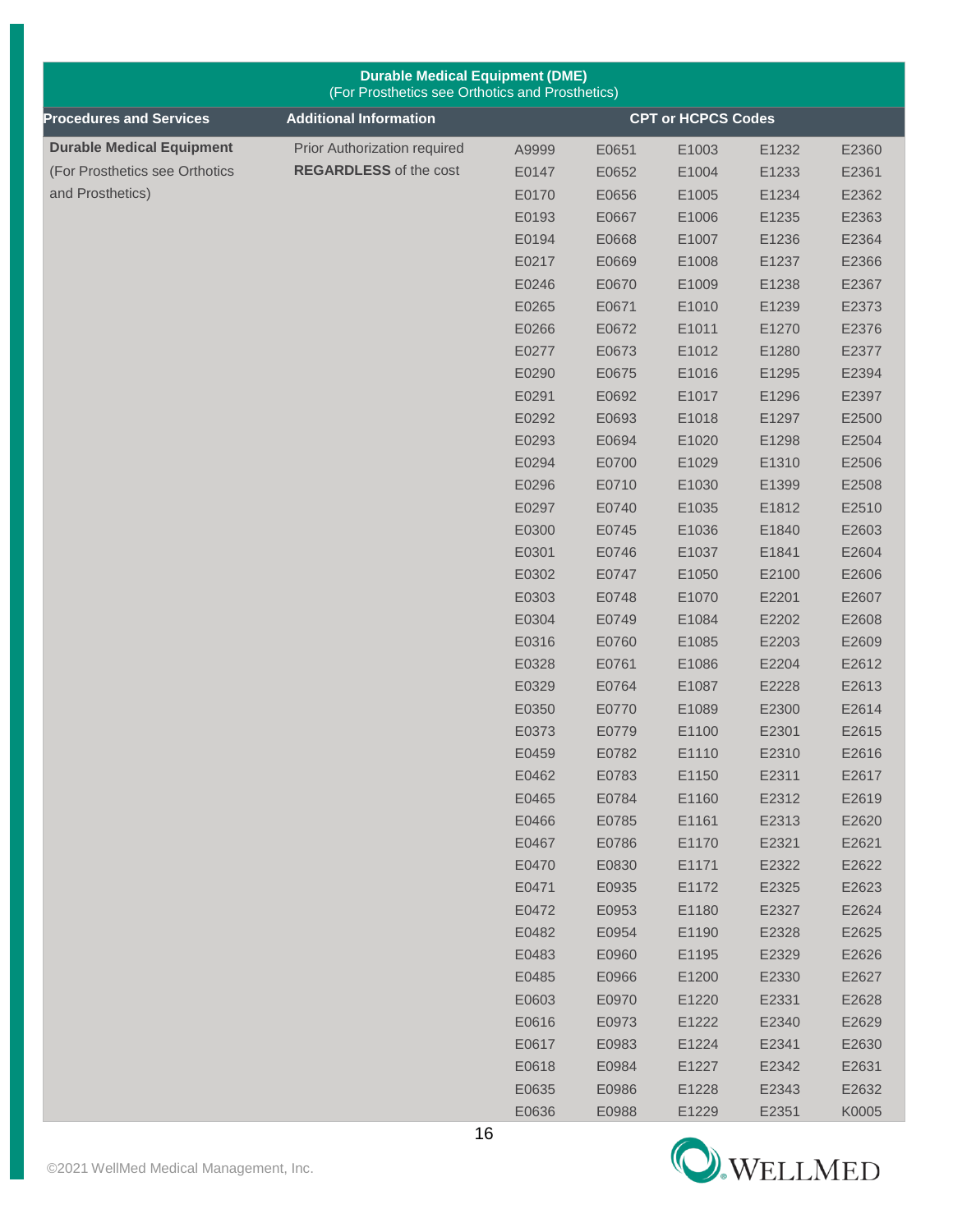| <b>Procedures and Services</b>                                | <b>Additional Information</b> |       |       | <b>CPT or HCPCS Codes</b> |       |       |
|---------------------------------------------------------------|-------------------------------|-------|-------|---------------------------|-------|-------|
| Durable Medical Equipment Cont'd Prior Authorization required |                               | E0639 | E0992 | E1230                     | E2358 | K0008 |
| (For Prosthetics see Orthotics                                | <b>REGARDLESS</b> of the cost | E0640 | E1002 | E1231                     | E2359 | K0009 |
| and Prosthetics)                                              |                               | K0010 | K0098 | K0808                     | K0837 | K0861 |
|                                                               |                               | K0011 | K0105 | K0812                     | K0838 | K0862 |
|                                                               |                               | K0012 | K0108 | K0813                     | K0839 | K0863 |
|                                                               |                               | K0013 | K0455 | K0814                     | K0840 | K0864 |
|                                                               |                               | K0014 | K0606 | K0815                     | K0841 | K0869 |
|                                                               |                               | K0020 | K0607 | K0816                     | K0842 | K0870 |
|                                                               |                               | K0037 | K0608 | K0820                     | K0843 | K0871 |
|                                                               |                               | K0039 | K0609 | K0821                     | K0848 | K0877 |
|                                                               |                               | K0040 | K0672 | K0822                     | K0849 | K0878 |
|                                                               |                               | K0041 | K0730 | K0823                     | K0850 | K0879 |
|                                                               |                               | K0044 | K0733 | K0824                     | K0851 | K0880 |
|                                                               |                               | K0046 | K0743 | K0825                     | K0852 | K0884 |
|                                                               |                               | K0047 | K0744 | K0826                     | K0853 | K0885 |
|                                                               |                               | K0050 | K0745 | K0827                     | K0854 | K0886 |
|                                                               |                               | K0051 | K0746 | K0828                     | K0855 | K0890 |
|                                                               |                               | K0053 | K0800 | K0829                     | K0856 | K0891 |
|                                                               |                               | K0056 | K0801 | K0830                     | K0857 | K0898 |
|                                                               |                               | K0065 | K0802 | K0831                     | K0858 | K0899 |
|                                                               |                               | K0072 | K0806 | K0835                     | K0859 | K0900 |
|                                                               |                               | K0073 | K0807 | K0836                     | K0860 |       |
| <b>Negative Pressure Wound</b>                                | Prior Authorization required  | E2402 |       |                           |       |       |
| <b>Therapy</b>                                                |                               |       |       |                           |       |       |
|                                                               |                               |       |       |                           |       |       |

## **Orthotics and Prosthetics**

| <b>Procedures and Services</b>   | <b>Additional Information</b> |                   |                   | <b>CPT or HCPCS Codes</b> |                   |       |
|----------------------------------|-------------------------------|-------------------|-------------------|---------------------------|-------------------|-------|
| <b>Ankle Foot Orthosis - AFO</b> | Prior Authorization required  | L <sub>1904</sub> | L <sub>1932</sub> | L <sub>1950</sub>         | L <sub>1970</sub> | L1990 |
|                                  | <b>REGARDLESS</b> of the cost | L1907             | L <sub>1940</sub> | L <sub>1951</sub>         | L <sub>1971</sub> |       |
|                                  |                               | L <sub>1920</sub> | L1945             | L1960                     | L1980             |       |
| <b>Breast Prosthesis</b>         |                               | L8035             | L8039             |                           |                   |       |
| Face, Cornea, Ear, Larynx,       |                               | L8041             | L8043             | L8045                     | L8047             | L8505 |
| <b>Trachea Prosthetics &amp;</b> |                               | L8042             | L8044             | L8046                     | L8049             | L8609 |
| <b>Accessories</b>               |                               |                   |                   |                           |                   |       |
| <b>Hip Orthosis</b>              |                               | L1630             | L1680             | L <sub>1690</sub>         | L1710             | L1730 |
|                                  |                               | L <sub>1640</sub> | L1685             | L1700                     | L1720             | L1755 |
| <b>Knee Ankle Foot Orthosis</b>  |                               | L2000             | L2034             | L <sub>2050</sub>         | L2106             | L2134 |
| (KAFO)                           |                               | L2005             | L2036             | L <sub>2060</sub>         | L2108             | L2136 |
|                                  |                               | L2010             | L2037             | L <sub>2070</sub>         | L2126             |       |
|                                  |                               | L <sub>2020</sub> | L <sub>2038</sub> | L <sub>2080</sub>         | L2128             |       |
|                                  |                               | L2030             | L2040             | L2090                     | L2132             |       |
| <b>Knee Orthosis</b>             |                               | L1834             | L1843             | L1845                     | L1851             | L1860 |
|                                  |                               | L1840             | L1844             | L1846                     | L1852             |       |
| <b>Lower Limb Prosthetics</b>    |                               | L5010             | L5585             | L5653                     | L5712             | L5859 |
|                                  |                               | L5020             | L5590             | L5654                     | L5714             | L5910 |
|                                  |                               | L5050             | L5595             | L5655                     | L5716             | L5920 |

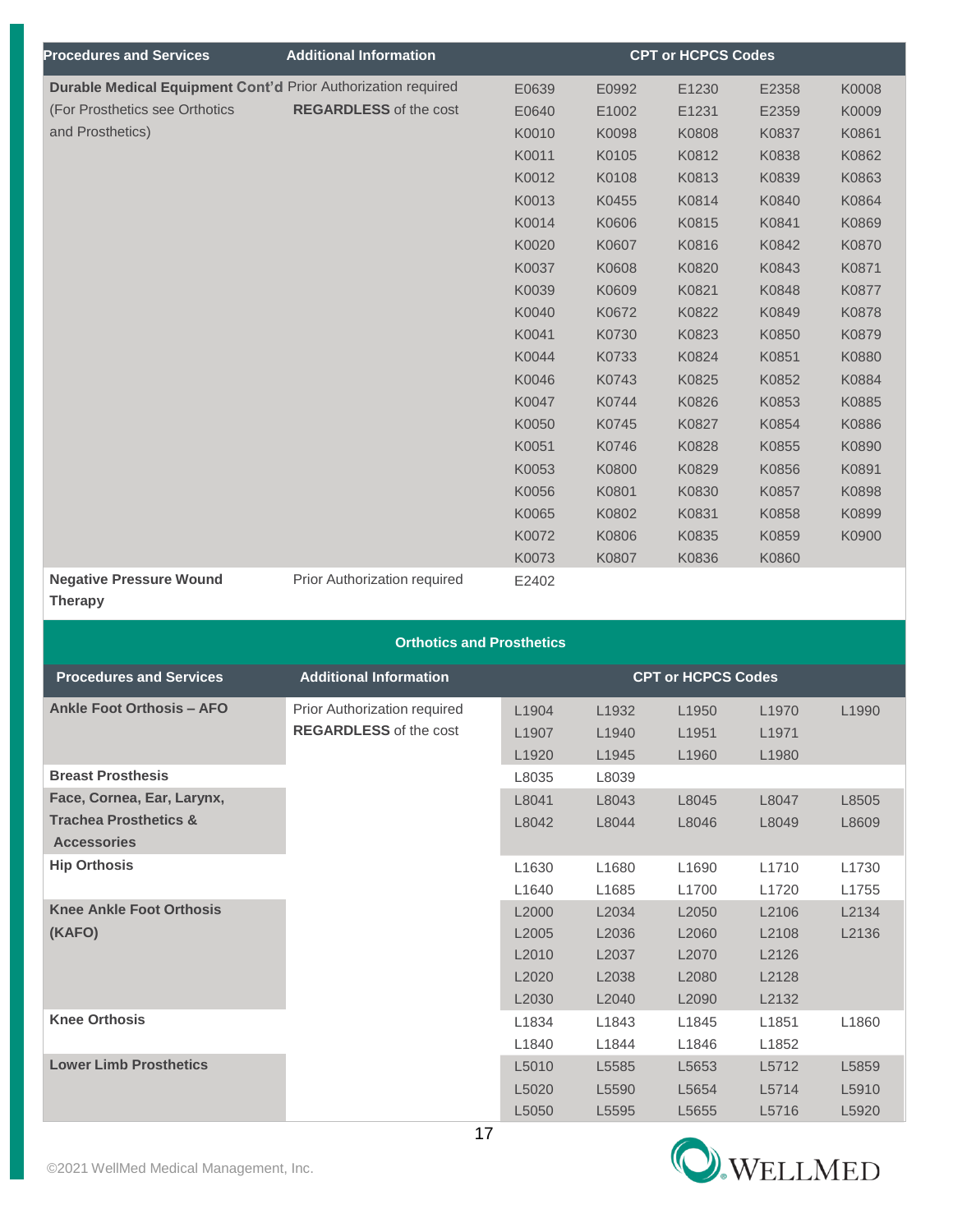| <b>Procedures and Services</b>               | <b>Additional Information</b> |                |                | <b>CPT or HCPCS Codes</b> |                |                |
|----------------------------------------------|-------------------------------|----------------|----------------|---------------------------|----------------|----------------|
| <b>Lower Limb Prosthetics Cont'd</b>         | Prior Authorization required  | L5060          | L5600          | L5661                     | L5718          | L5925          |
|                                              | <b>REGARDLESS</b> of the cost | L5100          | L5610          | L5665                     | L5722          | L5930          |
|                                              |                               | L5105          | L5611          | L5668                     | L5724          | L5940          |
|                                              |                               | L5150          | L5613          | L5670                     | L5726          | L5950          |
|                                              |                               | L5160          | L5614          | L5671                     | L5728          | L5960          |
|                                              |                               | L5200          | L5616          | L5672                     | L5780          | L5961          |
|                                              |                               | L5210          | L5620          | L5673                     | L5781          | L5962          |
|                                              |                               | L5220          | L5622          | L5676                     | L5782          | L5964          |
|                                              |                               | L5230          | L5624          | L5677                     | L5785          | L5966          |
|                                              |                               | L5250          | L5626          | L5678                     | L5790          | L5968          |
|                                              |                               | L5270          | L5628          | L5679                     | L5795          | L5972          |
|                                              |                               | L5280          | L5629          | L5680                     | L5810          | L5973          |
|                                              |                               | L5301          | L5630          | L5681                     | L5811          | L5974          |
|                                              |                               | L5312          | L5631          | L5682                     | L5812          | L5975          |
|                                              |                               | L5321          | L5637          | L5683                     | L5814          | L5976          |
|                                              |                               | L5331          | L5638          | L5684                     | L5816          | L5978          |
|                                              |                               | L5341          | L5639          | L5686                     | L5818          | L5979          |
|                                              |                               | L5400          | L5640          | L5688                     | L5822          | L5980          |
|                                              |                               | L5420          | L5642          | L5690                     | L5824          | L5981          |
|                                              |                               | L5500          | L5643          | L5699                     | L5826          | L5982          |
|                                              |                               | L5505          | L5644          | L5700                     | L5828          | L5984          |
|                                              |                               | L5510          | L5645          | L5701                     | L5830          | L5985          |
|                                              |                               | L5520          | L5646          | L5702                     | L5840          | L5986          |
|                                              |                               | L5530          | L5647          | L5703                     | L5845          | L5987          |
|                                              |                               | L5535          | L5648          | L5704                     | L5848          | L5988          |
|                                              |                               | L5540          | L5649          | L5705                     | L5850          | L5990          |
|                                              |                               | L5560          | L5650          | L5706                     | L5856          | L5999          |
|                                              |                               | L5570          | L5651          | L5707                     | L5857          | L7510          |
|                                              |                               | L5580          | L5652          | L5711                     | L5858          | L7520          |
| <b>Miscellaneous Orthotics and</b>           |                               | L8499          | L8604          | L8699                     |                |                |
| <b>Prosthetics</b><br><b>Orthopedic Shoe</b> |                               |                |                |                           |                |                |
|                                              |                               | L3160<br>L3201 | L3206<br>L3207 | L3212                     | L3251<br>L3252 | L3257          |
|                                              |                               | L3202          | L3208          | L3213<br>L3214            | L3253          | L3265<br>L3320 |
|                                              |                               | L3203          | L3209          | L3215                     | L3254          | L3485          |
|                                              |                               | L3204          | L3211          | L3250                     | L3255          | L3649          |
| <b>Orthotic Add On Codes</b>                 |                               | L2200          | L2260          | L2387                     | L2550          | L2810          |
|                                              |                               | L2210          | L2270          | L2415                     | L2627          | L2820          |
|                                              |                               | L2220          | L2275          | L2425                     | L2628          | L2830          |
|                                              |                               | L2230          | L2280          | L2520                     | L2755          | L2840          |
|                                              |                               | L2232          | L2320          | L2525                     | L2780          | L2861          |
|                                              |                               | L2240          | L2340          | L2526                     | L2795          | L2999          |
|                                              |                               | L2250          | L2350          | L2530                     | L2800          | L9900          |
|                                              |                               | L2330          |                |                           |                |                |
| <b>Orthotic Repair</b>                       |                               | L4000          | L4030          | L4045                     | L4050          | L4055          |
|                                              |                               | L4631          | L4020          | L4040                     |                |                |

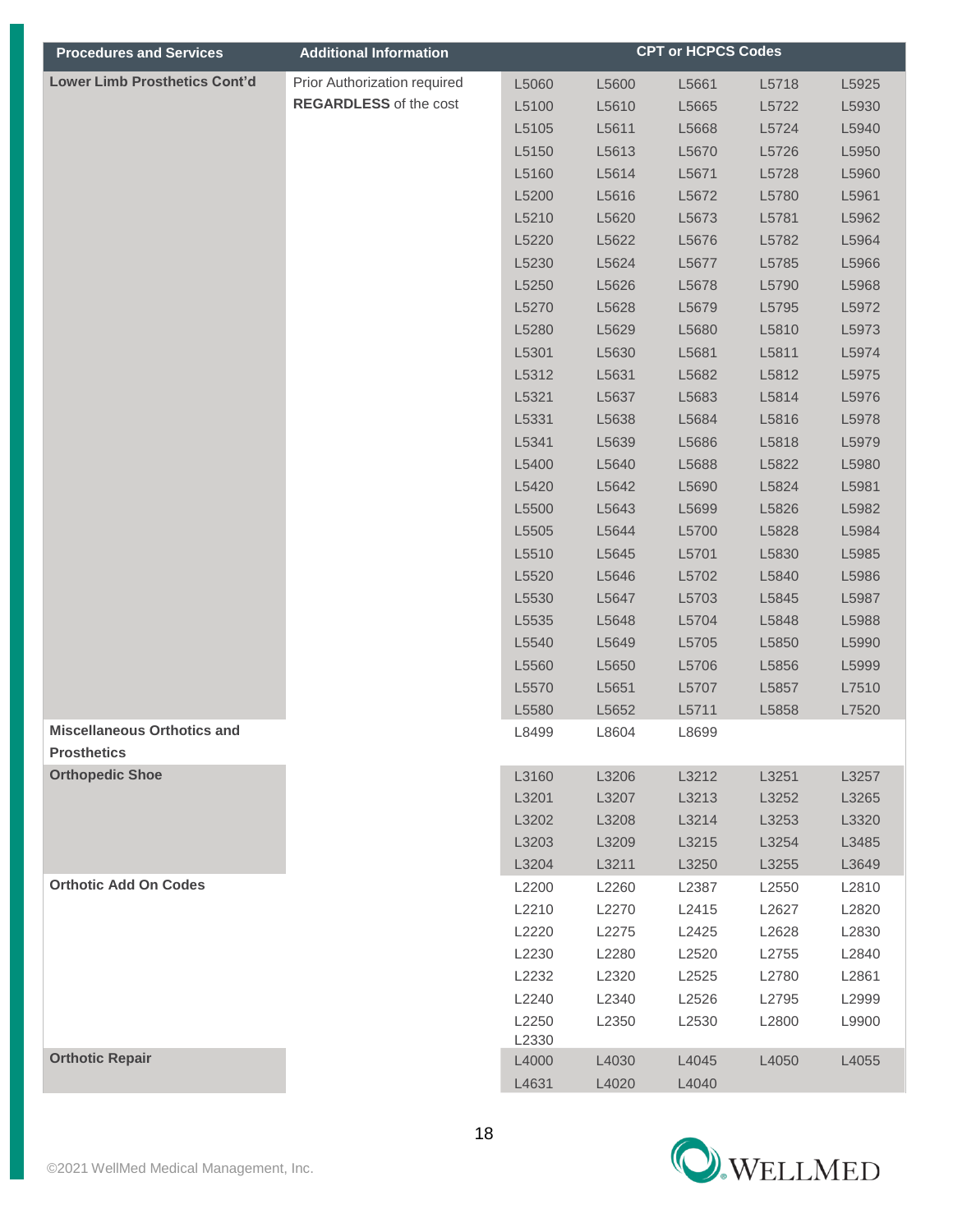| <b>Scoliosis</b>                 |                                     | L1000 | L1001 | L1005                     | L1200 | L1300 |
|----------------------------------|-------------------------------------|-------|-------|---------------------------|-------|-------|
|                                  |                                     | L1310 | L1499 |                           |       |       |
|                                  |                                     |       |       |                           |       |       |
| <b>Procedures and Services</b>   | <b>Additional Information</b>       |       |       | <b>CPT or HCPCS Codes</b> |       |       |
| <b>Spinal Orthosis</b>           | Prior Authorization required        | L0112 | L0457 | L0484                     | L0634 | L0700 |
|                                  | <b>REGARDLESS</b> of the cost       | L0140 | L0460 | L0486                     | L0636 | L0710 |
|                                  |                                     | L0150 | L0462 | L0622                     | L0637 | L0810 |
|                                  |                                     | L0170 | L0464 | L0623                     | L0638 | L0820 |
|                                  |                                     | L0200 | L0466 | L0624                     | L0640 | L0830 |
|                                  |                                     | L0220 | L0468 | L0629                     | L0648 | L0859 |
|                                  |                                     | L0452 | L0480 | L0631                     | L0650 | L0999 |
|                                  |                                     | L0456 | L0482 | L0632                     | L0651 |       |
| <b>Upper Limb Prosthetics</b>    |                                     | L6000 | L6386 | L6648                     | L6715 | L6960 |
|                                  |                                     | L6010 | L6388 | L6686                     | L6721 | L6965 |
|                                  |                                     | L6020 | L6400 | L6687                     | L6722 | L6970 |
|                                  |                                     | L6026 | L6450 | L6688                     | L6880 | L6975 |
|                                  |                                     | L6050 | L6500 | L6689                     | L6881 | L7007 |
|                                  |                                     | L6055 | L6550 | L6690                     | L6882 | L7008 |
|                                  |                                     | L6100 | L6570 | L6691                     | L6883 | L7009 |
|                                  |                                     | L6110 | L6580 | L6692                     | L6884 | L7040 |
|                                  |                                     | L6120 | L6582 | L6693                     | L6885 | L7045 |
|                                  |                                     | L6130 | L6584 | L6694                     | L6895 | L7170 |
|                                  |                                     | L6200 | L6586 | L6695                     | L6900 | L7180 |
|                                  |                                     | L6205 | L6588 | L6696                     | L6905 | L7181 |
|                                  |                                     | L6250 | L6590 | L6697                     | L6910 | L7185 |
|                                  |                                     | L6300 | L6621 | L6698                     | L6915 | L7186 |
|                                  |                                     | L6310 | L6623 | L6704                     | L6920 | L7190 |
|                                  |                                     | L6320 | L6624 | L6707                     | L6925 | L7191 |
|                                  |                                     | L6350 | L6625 | L6708                     | L6930 | L7259 |
|                                  |                                     | L6360 | L6628 | L6709                     | L6935 | L7404 |
|                                  |                                     | L6370 | L6637 | L6711                     | L6940 | L7405 |
|                                  |                                     | L6380 | L6638 | L6712                     | L6945 | L7499 |
|                                  |                                     | L6382 | L6646 | L6713                     | L6950 |       |
|                                  |                                     | L6384 | L6647 | L6714                     | L6955 |       |
| <b>Upper Extremity Orthosis</b>  |                                     | L3671 | L3764 | L3901                     | L3961 | L3976 |
|                                  |                                     | L3674 | L3765 | L3904                     | L3967 | L3977 |
|                                  |                                     | L3720 | L3766 | L3905                     | L3971 | L3978 |
|                                  |                                     | L3730 | L3891 | L3921                     | L3973 | L8701 |
|                                  |                                     | L3740 | L3900 | L3956                     | L3975 | L8702 |
|                                  | <b>Ancillary/Specialty Services</b> |       |       |                           |       |       |
| <b>Procedures and Services</b>   | <b>Additional Information</b>       |       |       | <b>CPT or HCPCS Codes</b> |       |       |
| <b>Transplant Evaluation and</b> | Prior Authorization required        | 32850 | 38208 | 44135                     | 47145 | 50365 |
| Program                          |                                     | 32851 | 38209 | 44136                     | 47146 | 50370 |

Organ or tissue transplant or 32852 38210 44137 47147 50380 transplant-related services prior to 32853 38212 44715 48550 50547 pre-treatment or evaluation 32854 38213 44720 48551 0537T

**O**.WELLMED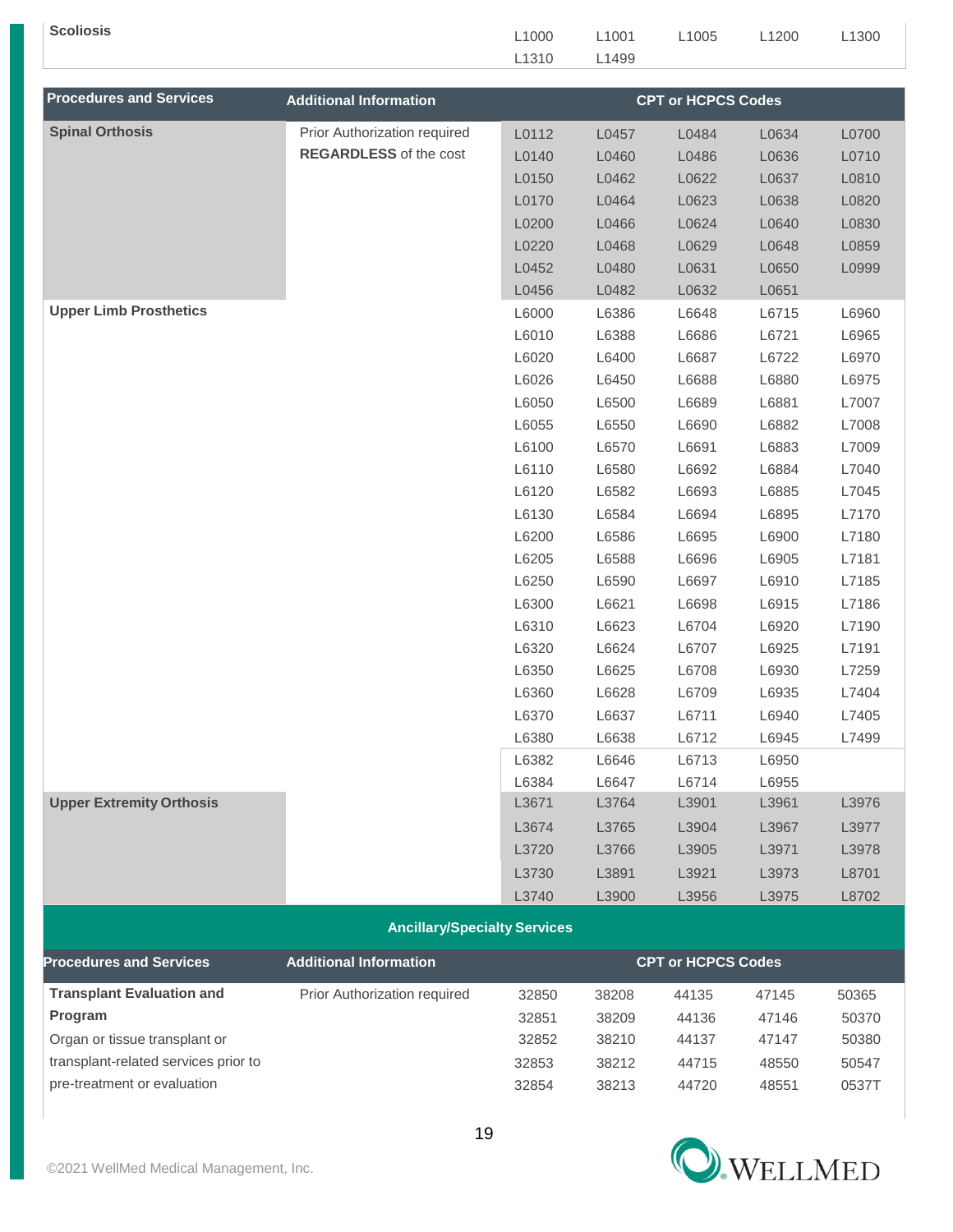| <b>Procedures and Services</b>          | <b>Additional Information</b>      |       |       |                           |       |       |
|-----------------------------------------|------------------------------------|-------|-------|---------------------------|-------|-------|
| <b>Transplant Evaluation and</b>        | Prior Authorization required       | 32855 | 38214 | 44721                     | 48552 | 0538T |
| Program Cont'd                          |                                    | 32856 | 38215 | 47133                     | 48554 | 0539T |
|                                         |                                    | 33930 | 38232 | 47135                     | 50300 | 0540T |
|                                         |                                    | 33933 | 38240 | 47140                     | 50320 | Q2041 |
|                                         |                                    | 33935 | 38241 | 47141                     | 50323 | Q2042 |
|                                         |                                    | 33940 | 38242 | 47142                     | 50325 | S2060 |
|                                         |                                    | 33944 | 44132 | 47143                     | 50340 | S2061 |
|                                         |                                    | 33945 | 44133 | 47144                     | 50360 | S2152 |
| <b>Cardiac/Pulmonary</b>                | Prior Authorization required       | 93797 | 93798 | 94799                     | G0237 | G0238 |
| <b>Rehabilitation</b>                   |                                    | G0239 | G0422 | G0423                     | G0424 |       |
|                                         | <b>Home Health</b>                 |       |       |                           |       |       |
| <b>Procedures and Services</b>          | <b>Additional Information</b>      |       |       | <b>CPT or HCPCS Codes</b> |       |       |
| <b>Skilled Nursing Visit Therapies</b>  | Prior Authorization required       | 94005 | G0151 | G0157                     | G0162 | G0494 |
| <b>Home Health Aide</b>                 |                                    | 97605 | G0152 | G0158                     | G0299 | G0495 |
|                                         |                                    | 97606 | G0153 | G0159                     | G0300 | G0496 |
|                                         |                                    | B4185 | G0155 | G0160                     | G0409 |       |
|                                         |                                    | G0129 | G0156 | G0161                     | G0493 |       |
|                                         | <b>Transportation</b>              |       |       |                           |       |       |
| <b>Procedures and Services</b>          | <b>Additional Information</b>      |       |       | <b>CPT or HCPCS Codes</b> |       |       |
| Non-emergency air transport             | Prior Authorization required       | A0430 | A0431 | A0435                     | A0436 |       |
| Non-urgent ambulance transportation     |                                    |       |       |                           |       |       |
| by air between specified locations      |                                    |       |       |                           |       |       |
|                                         | <b>Sleep Studies and Treatment</b> |       |       |                           |       |       |
| <b>Procedures and Services</b>          | <b>Additional Information</b>      |       |       | <b>CPT or HCPCS Codes</b> |       |       |
| <b>Facility Based Sleep</b>             | <b>Prior Authorization NOT</b>     | 95782 | 95783 | 95805                     | 95807 | 95808 |
| <b>Studies</b>                          | required if services performed     | 95810 | 95811 |                           |       |       |
|                                         | at HOME                            |       |       |                           |       |       |
| <b>Oral Appliances</b>                  | Prior Authorization required       | E0485 | E0486 |                           |       |       |
| <b>Peripheral Arterial</b>              | Prior Authorization required       | 37220 | 37221 | 37224                     | 37225 | 37226 |
| <b>Procedures</b>                       |                                    |       |       |                           |       |       |
|                                         |                                    | 37227 | 37228 | 37229                     |       |       |
| Sleep apnea procedures and<br>surgeries | Prior Authorization required       | 21685 | 41512 | 41530                     | 41599 | 42145 |
| Maxillomandibular advancement or        |                                    |       |       |                           |       |       |
| oral pharyngeal tissue reduction for    |                                    |       |       |                           |       |       |
| treatment of obstructive sleep apnea    |                                    |       |       |                           |       |       |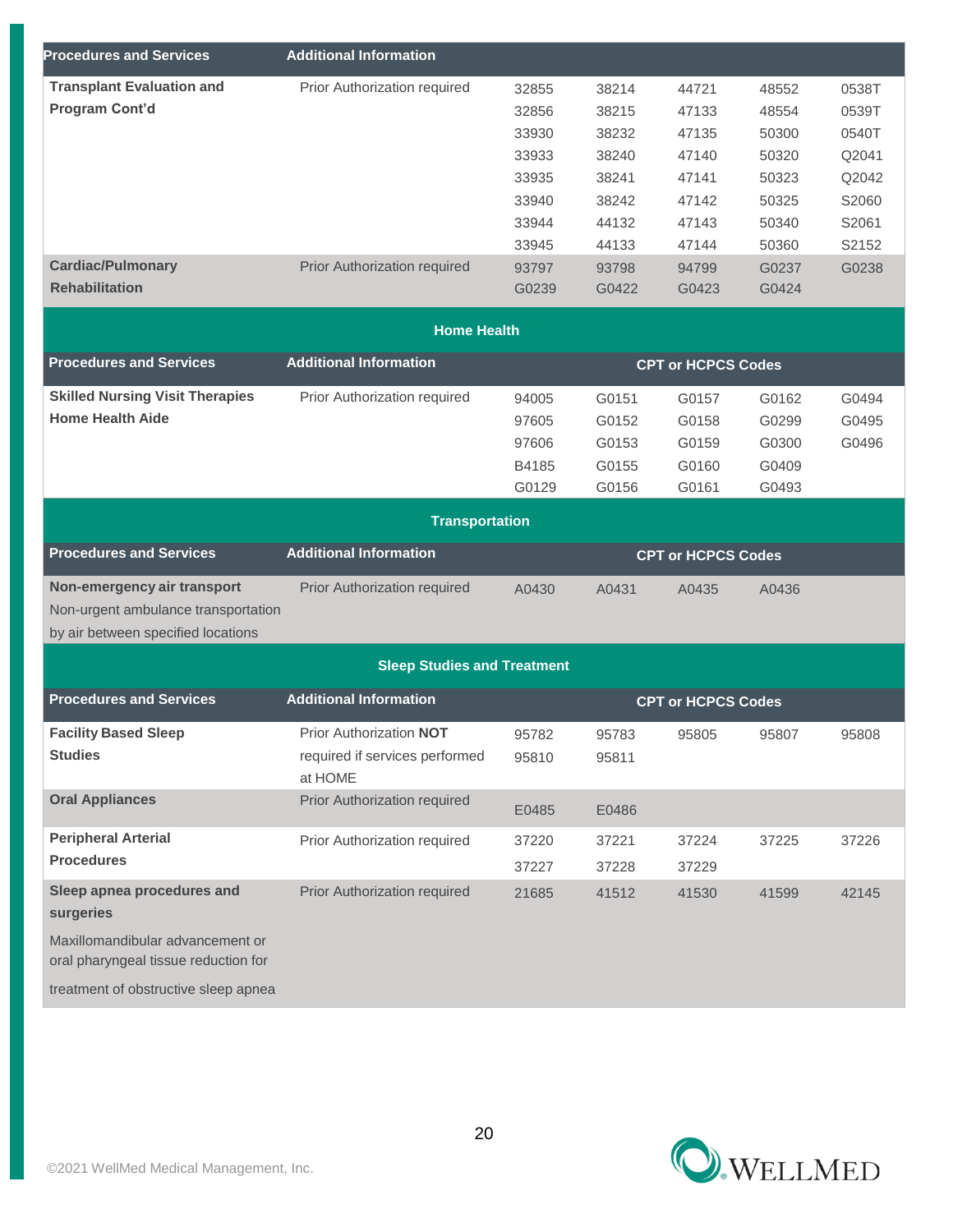|                                                          | <b>Medicare Part B Medications</b> |       |       |                           |       |       |
|----------------------------------------------------------|------------------------------------|-------|-------|---------------------------|-------|-------|
| <b>Procedure/ Drug Category</b>                          | <b>Additional Information</b>      |       |       | <b>CPT or HCPCS Codes</b> |       |       |
| <b>Antihemophilic Agents</b>                             | Prior authorization required       | J7170 | J7180 | J7182                     | J7183 | J7185 |
|                                                          |                                    | J7186 | J7187 | J7189                     | J7190 | J7192 |
|                                                          | In addition to the listed codes,   | J7193 | J7194 | J7195                     | J7197 | J7198 |
|                                                          | any Part B drug with a cost of     | J7200 | J7201 | J7202                     | J7204 | J7205 |
|                                                          | \$1,000 or more per dose           | J7207 | J7209 | J7212                     |       |       |
| Antihyperlipidemic                                       | requires prior authorization.      | J1305 |       |                           |       |       |
| <b>Antimicrobials</b>                                    | Additionally, any newly assigned   | J0875 | J0878 | J2407                     |       |       |
| <b>Antimigraine Agent</b>                                | code which was previously listed   | J3032 |       |                           |       |       |
|                                                          | as unclassified will require       |       |       |                           |       |       |
| <b>Asthma Agents</b>                                     | prior authorization when           | J0517 | J2182 | J2357                     | J2786 |       |
| <b>Blood Modifiers</b>                                   | assigned a permanent code          | J0256 | J0791 | J0896                     | J1300 | J1303 |
|                                                          |                                    | J2796 |       |                           |       |       |
| <b>Botulinum Toxins A &amp; B</b><br>(Botox Injections)  |                                    | J0585 | J0586 | J0587                     | J0588 |       |
| <b>Calcimimetics</b>                                     |                                    | J0606 |       |                           |       |       |
| <b>Dermatologic Agent</b>                                |                                    | J7352 |       |                           |       |       |
| <b>Enzymes</b>                                           |                                    | J0180 | J0221 | J0775                     | J1786 | J3385 |
| <b>Erythropoiesis Stimulating</b><br><b>Agents (ESA)</b> |                                    | J0881 | J0885 | J0888                     | Q5106 |       |
| <b>Gastrointestinal agent</b>                            |                                    | J0223 |       |                           |       |       |
| <b>Hyaluronic Acid</b>                                   |                                    | J7318 | J7320 | J7321                     | J7322 | J7323 |
|                                                          |                                    | J7324 | J7325 | J7326                     | J7327 | J7328 |
|                                                          |                                    | J7329 | J7331 | J7332                     |       |       |
| <b>Immune Globulins</b>                                  |                                    | J1459 | J1555 | J1556                     | J1557 | J1558 |
| (IVIG/SCIG)                                              |                                    | J1561 | J1566 | J1568                     | J1569 | J1572 |
|                                                          |                                    | J1575 | J1599 | J7504                     | J7511 |       |
| <b>Immunologic Agents</b>                                |                                    | J0129 | J0202 | J0480                     | J0485 | J0490 |
|                                                          |                                    | J0565 | J0596 | J0597                     | J0598 | J0717 |
|                                                          |                                    | J1602 | J1628 | J1745                     | J1823 | J2323 |
|                                                          |                                    | J2350 | J2507 | J3262                     | J3357 | J3358 |
|                                                          |                                    | J3380 | Q5103 | Q5104                     | Q5109 |       |
| <b>Iron Supplements</b>                                  |                                    | J1437 | J1439 | Q0138                     |       |       |
| <b>Neurologic &amp; Musculoskeletal</b>                  |                                    | J0222 | J0584 | J1301                     | J1428 | J2326 |
| <b>Agents</b>                                            |                                    | J3398 | J3399 |                           |       |       |
| <b>Ophthalmic Agents</b>                                 |                                    | J0178 | J0179 | J2503                     | J2778 | J3241 |
|                                                          |                                    | J3396 | J7311 | J7312                     | J7313 | J7314 |
|                                                          |                                    | J7316 |       |                           |       |       |
| <b>Osteoporosis</b>                                      |                                    | J0897 | J3111 |                           |       |       |
| <b>Pulmonary Hypertension</b>                            |                                    | J1325 | J3285 | J7686                     | Q4074 |       |
| <b>Therapeutic Radiopharmaceuticals</b>                  |                                    | A9513 | A9543 | A9590                     | A9606 | A9699 |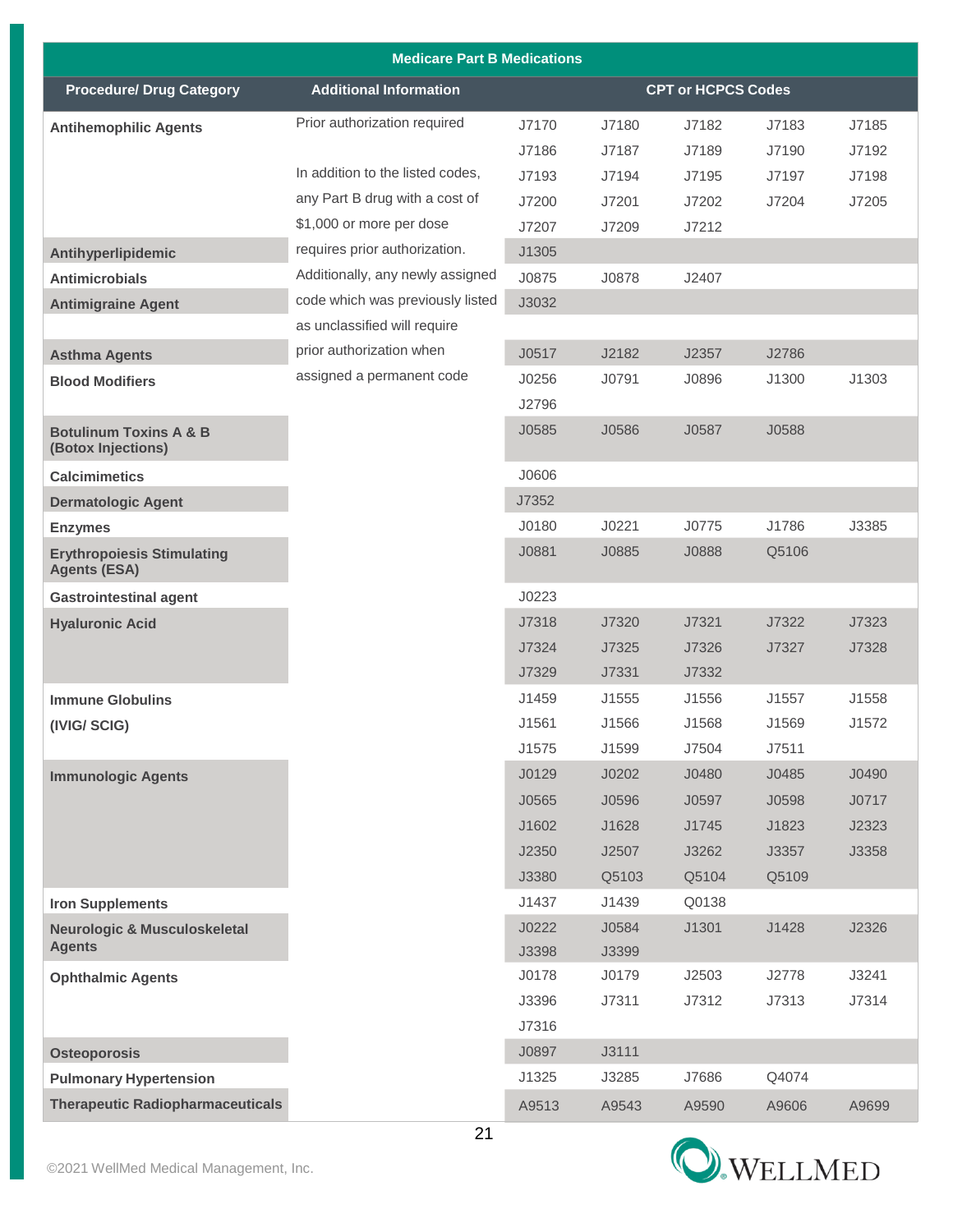| <b>Procedure/ Drug Category</b> | <b>Additional Information</b>     |       |       | <b>CPT or HCPCS Codes</b> |       |       |
|---------------------------------|-----------------------------------|-------|-------|---------------------------|-------|-------|
| <b>Oncologic Agents and</b>     |                                   | J0224 | J9041 | J9190                     | J9264 | J9352 |
| <b>Oncologic Supportive</b>     |                                   | J0185 | J9042 | J9198                     | J9266 | J9354 |
| <b>Agents</b>                   |                                   | J0640 | J9043 | J9200                     | J9267 | J9355 |
|                                 | Prior authorization required      | J0641 | J9044 | J9201                     | J9268 | J9356 |
|                                 |                                   | J0642 | J9045 | J9202                     | J9269 | J9357 |
|                                 | In addition to the listed codes,  | J0894 | J9047 | J9203                     | J9270 | J9358 |
|                                 | any Part B drug with a cost of    | J0897 | J9050 | J9204                     | J9271 | J9360 |
|                                 | \$1,000 or more per dose          | J1190 | J9055 | J9205                     | J9280 | J9370 |
|                                 | requires prior authorization.     | J1442 | J9057 | J9206                     | J9281 | J9371 |
|                                 |                                   | J1447 | J9060 | J9207                     | J9285 | J9390 |
|                                 | Additionally, any newly assigned  | J1453 | J9065 | J9208                     | J9293 | J9395 |
|                                 | code which was previously listed  | J1454 | J9070 | J9209                     | J9295 | J9400 |
|                                 | as unclassified will require      | J1627 | J9098 | J9210                     | J9299 | J9600 |
|                                 | prior authorization when          | J1930 | J9100 | J9211                     | J9301 | J9999 |
|                                 | assigned a permanent code         | J1951 | J9118 | J9212                     | J9302 | Q2017 |
|                                 |                                   | J2353 | J9119 | J9213                     | J9303 | Q2041 |
|                                 |                                   | J2469 | J9120 | J9214                     | J9304 | Q2042 |
|                                 |                                   | J2506 | J9130 | J9215                     | J9305 | Q2043 |
|                                 |                                   | J2783 | J9144 | J9216                     | J9306 | Q2049 |
|                                 |                                   | J2820 | J9145 | J9217                     | J9307 | Q2050 |
|                                 |                                   | J9000 | J9150 | J9218                     | J9308 | Q5101 |
|                                 |                                   | J9015 | J9151 | J9223                     | J9309 | Q5108 |
|                                 |                                   | J9017 | J9153 | J9225                     | J9311 | Q5110 |
|                                 |                                   | J9019 | J9155 | J9226                     | J9312 | Q5111 |
|                                 |                                   | J9020 | J9160 | J9227                     | J9313 | Q5112 |
|                                 |                                   | J9022 | J9165 | J9228                     | J9316 | Q5113 |
|                                 |                                   | J9023 | J9171 | J9229                     | J9317 | Q5114 |
|                                 |                                   | J9025 | J9173 | J9230                     | J9320 | Q5115 |
|                                 |                                   | J9027 | J9175 | J9245                     | J9325 | Q5116 |
|                                 |                                   | J9030 | J9176 | J9246                     | J9328 | Q5117 |
|                                 |                                   | J9032 | J9177 | J9250                     | J9330 | Q5118 |
|                                 |                                   | J9033 | J9178 | J9260                     | J9340 | Q5119 |
|                                 |                                   | J9034 | J9179 | J9261                     | J9349 | Q5120 |
|                                 |                                   | J9036 | J9181 | J9262                     | J9351 | Q5121 |
|                                 |                                   | J9037 | J9185 | J9263                     | Q5122 | Q5123 |
|                                 |                                   | J9039 | J9040 | J9318                     | J9319 |       |
|                                 |                                   |       |       |                           |       |       |
|                                 |                                   |       |       |                           |       |       |
|                                 | Prior authorization required      | J9035 | Q5107 |                           |       |       |
|                                 | <b>ONLY</b> If Provider Specialty |       |       |                           |       |       |
|                                 | If is <b>NOT</b> Ophthalmologist  |       |       |                           |       |       |
|                                 |                                   |       |       |                           |       |       |

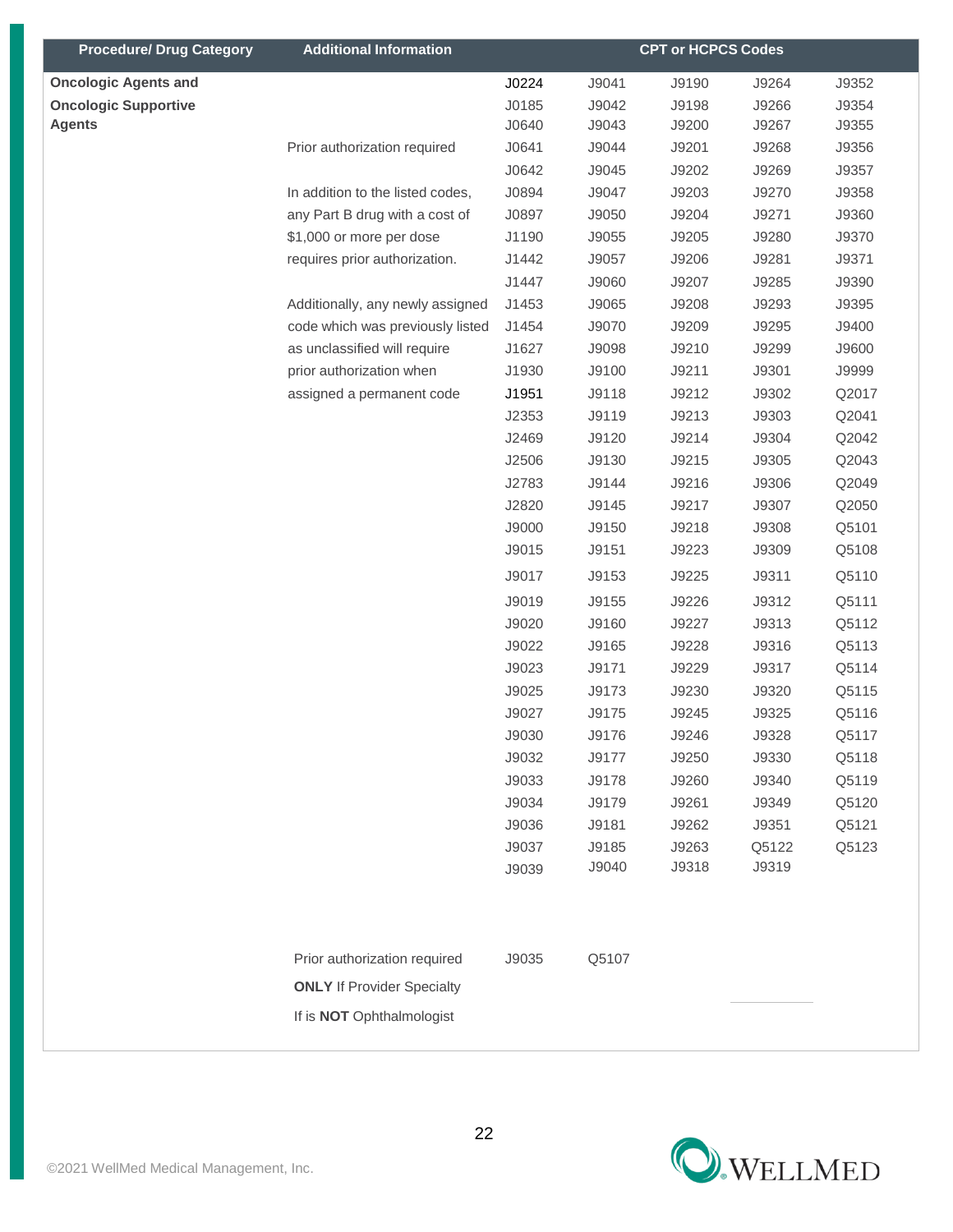| <b>Procedure/ Drug Category</b> | <b>CPT or HCPCS Codes</b><br><b>Additional Information</b> |       |       |       |       |       |
|---------------------------------|------------------------------------------------------------|-------|-------|-------|-------|-------|
| <b>Unclassified Agents</b>      | Prior authorization required                               | A9699 | C9399 | J3490 | J3590 | J7999 |
|                                 |                                                            |       |       |       |       |       |
|                                 | In addition to the listed codes,                           |       |       |       |       |       |
|                                 | any Part B drug with a cost of                             |       |       |       |       |       |
|                                 | \$1,000 or more per dose                                   |       |       |       |       |       |
|                                 | requires prior authorization.                              |       |       |       |       |       |
|                                 | Additionally, any newly assigned                           |       |       |       |       |       |
|                                 | code which was previously listed                           |       |       |       |       |       |
|                                 | as unclassified will require                               |       |       |       |       |       |
|                                 | prior authorization when                                   |       |       |       |       |       |
|                                 | assigned a permanent code                                  |       |       |       |       |       |
|                                 |                                                            |       |       |       |       |       |

| <b>Step Therapy</b><br>These drugs are subject to step therapy review in addition to medical necessity review |                               |                           |       |       |       |       |
|---------------------------------------------------------------------------------------------------------------|-------------------------------|---------------------------|-------|-------|-------|-------|
| <b>Procedure/ Drug Category</b>                                                                               | <b>Additional Information</b> | <b>CPT or HCPCS Codes</b> |       |       |       |       |
| <b>Antiemetics</b>                                                                                            | Prior authorization required  | J0185                     | J1453 | J1454 | J1627 | J2469 |
| <b>Colony Stimulating Agents</b>                                                                              |                               | J1442                     | J1447 | J2506 | Q5101 | Q5110 |
|                                                                                                               |                               | Q5111                     | Q5120 | Q5121 | Q5122 | Q5108 |
| <b>Erythropoiesis Stimulating Agents</b><br>(ESA)                                                             |                               | J0885                     | Q5106 |       |       |       |
| <b>Hyaluronic Acid</b>                                                                                        |                               | J7318                     | J7320 | J7321 | J7322 | J7323 |
|                                                                                                               |                               | J7324                     | J7326 | J7327 | J7329 | J7331 |
|                                                                                                               |                               | J7332                     |       | J7325 | J7328 |       |
| <b>Immunologic Agent</b>                                                                                      |                               | J1745                     | Q5103 | Q5104 | Q5121 |       |
| <b>Ophthalmologic Agents</b>                                                                                  |                               | J0178                     | J0179 | J2503 | J2778 |       |
| <b>Oncologic Agents and</b>                                                                                   |                               | J0640                     | J0641 | J0642 | J9035 | J9198 |
| <b>Oncologic Supportive</b><br><b>Agents</b>                                                                  |                               | J9201                     | J9311 | J9312 | J9355 | J9356 |
|                                                                                                               |                               | Q5107                     | Q5112 | Q5113 | Q5114 | Q5115 |
|                                                                                                               |                               | Q5116                     | Q5117 | Q5118 | Q5119 | Q5123 |

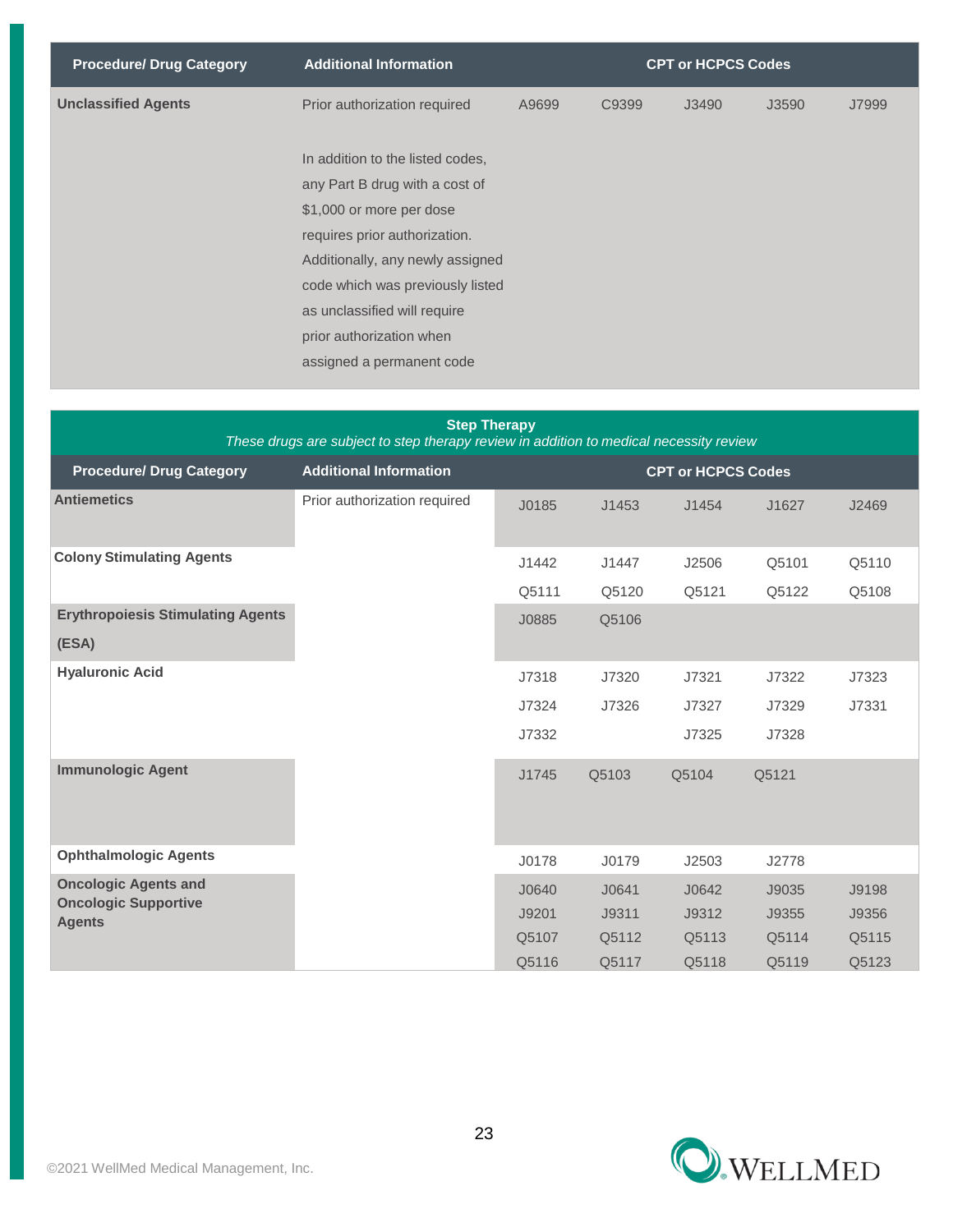## **WellMed Florida Prior Authorization Requirements For Part B Injectable Medications Effective July 1, 2022**

### **General Information**

This list contains prior authorization requirements for participating care providers in **Florida** for Part B Injectable medications **ONLY.** Prior authorization is **NOT** required for emergency or urgent care.

### **Included Plans**

The following listed plans<sup>1</sup> require prior authorization in Florida for **in-network** services:

 **Orlando, North Florida, NE Florida, South Florida, SW Florida, Tampa, Treasure Coast** H1045-025 UnitedHealthcare The Villages Medicare Advantage (HMO) H1045-026 AARP Medicare Advantage (HMO-POS) H1045-028 AARP Medicare Advantage (HMO-POS) H1045-030 AARP Medicare Advantage (HMO-POS) H1045-031 AARP Medicare Advantage (HMO-POS) H1045-032 AARP Medicare Advantage (HMO-POS) H1045-033 AARP Medicare Advantage (HMO) H1045-034 AARP Medicare Advantage Plan 2 (HMO) H1045-036 AARP Medicare Advantage Focus (HMO-POS) H1045-041 AARP Medicare Advantage (HMO-POS) H1045-042 AARP Medicare Advantage (HMO-POS) H1045-043 AARP Medicare Advantage (HMO-POS) H1045-045 AARP Medicare Advantage Focus (HMO-POS) H1045-048-001 UnitedHealthcare Medicare Advantage Walgreens (HMO C-SNP) H1045-048-002 UnitedHealthcare Medicare Advantage Walgreens (HMO C-SNP) H1045-048-003 UnitedHealthcare Medicare Advantage Walgreens (HMO C-SNP) H1045-048-004 UnitedHealthcare Medicare Advantage Walgreens (HMO C-SNP) H1045-055 AARP Medicare Advantage (HMO) UnitedHealthcare Dual Complete Choice (PPO D-SNP) UnitedHealthcare Dual Complete Choice (PPO D-SNP) R0759-001 AARP Medicare Advantage Choice Plan 2 (Regional PPO) R0759-001 AARP Medicare Advantage Patriot (Regional PPO) H2406-008 AARP Medicare Advantage Choice (PPO) H2406-009 AARP Medicare Advantage Choice (PPO) H2406-010 AARP Medicare Advantage Choice (PPO) H2406-011 AARP Medicare Advantage Choice (PPO) H2406-012 AARP Medicare Advantage Choice (PPO) H2406-013 AARP Medicare Advantage Choice (PPO) H2406-014 AARP Medicare Advantage Choice (PPO) H2406-015 AARP Medicare Advantage Choice (PPO) H2406-016 AARP Medicare Advantage Choice (PPO) H2406-017 AARP Medicare Advantage Choice (PPO) H2406-018 AARP Medicare Advantage Choice (PPO) H2406-019 AARP Medicare Advantage Choice (PPO)

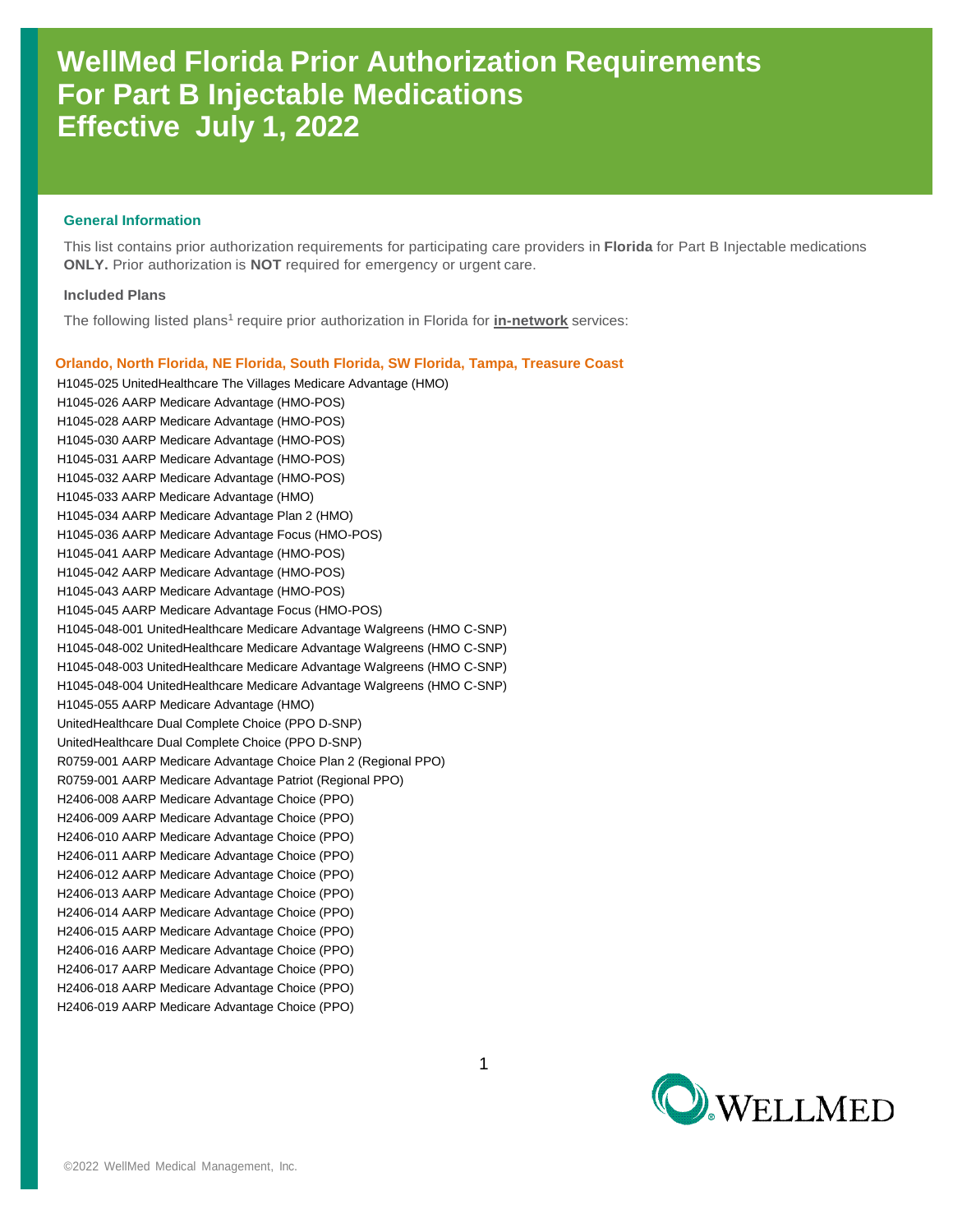## **Excluded Plans**

WellMed Prior Authorization Requirements do not apply to the following excluded benefit plans<sup>1</sup> in Florida:

## **South Florida:**

Medica HealthCare Plans MedicareMax (HMO DSNP) H5420-006 Medica HealthCare Plans MedicareMax HMO H5420-001 Medica HealthCare Plans MedicareMax HMO H5420-003 Preferred Choice Broward (HMO) H1045-005 Preferred Choice Dade (HMO) H1045-001 Preferred Choice Palm Beach (HMO) H1045-037 Preferred Complete Care (HMO) H1045-046 Preferred Medicare Assist Palm Beach (HMO D-SNP) H1045-038 Preferred Medicare Assist Plan 1 (HMO-DSNP) H1045-012 Preferred Medicare Assist Plan 2 (HMO-DSNP) H1045-053 Preferred Special Care Miami-Dade (HMO C-SNP) H1045-018

<sup>1</sup> Subject to Change

These benefit plans must follow UnitedHealthcare Prior Authorization Program. For details, please refer to the UnitedHealthcare Care Provider Administrative guide at **[UHCprovider.com](http://uhcprovider.com/)**

## **Please verify eligibility and medical benefits before requesting prior authorization (PA)**

Members are required to utilize contracted providers for all non-emergent services, unless prior authorization has been obtained.

## **How to submit the request?**

| <b>Standard</b>                                                                                                                             | <b>Expedited</b>                                                                                                                                                                                                                                                                                                                                                                                            |
|---------------------------------------------------------------------------------------------------------------------------------------------|-------------------------------------------------------------------------------------------------------------------------------------------------------------------------------------------------------------------------------------------------------------------------------------------------------------------------------------------------------------------------------------------------------------|
| For prompt determination, submit ALL STANDARD<br>requests using the Web Portal (ePRG):<br>https://eprg.wellmed.net<br>Phone: 1-877-757-4440 | For prompt determination, submit ALL EXPEDITE requests using<br>the Web Portal (ePRG): https://eprg.wellmed.net<br>Phone: 1-877-757-4440<br>ONLY submit EXPEDITED requests when the health care provider<br>believes that waiting for a decision under the standard review time<br>frame may seriously jeopardize the life or health of the patient or<br>the patient's ability to regain maximum function. |

## **The following services require Prior Authorization before scheduling/rendering the services**

| <b>Medicare Part B Medications</b>                       |                                     |                           |       |       |       |       |
|----------------------------------------------------------|-------------------------------------|---------------------------|-------|-------|-------|-------|
| <b>Procedures and Services</b>                           | <b>Additional Information</b>       | <b>CPT or HCPCS Codes</b> |       |       |       |       |
| Antihyperlipidemic                                       | <b>Prior Authorization Required</b> | J1305                     |       |       |       |       |
| <b>Blood Modifiers</b>                                   |                                     | J1300                     | J1303 | J0791 | J0896 |       |
| <b>Dermatologic Agent</b>                                |                                     | J7352                     |       |       |       |       |
| <b>Erythropoiesis Stimulating</b><br><b>Agents (ESA)</b> |                                     | J0885                     |       |       |       |       |
| <b>Gastrointestinal agent</b>                            |                                     | J0223                     |       |       |       |       |
| <b>Immunologic Agent</b>                                 |                                     | J1823                     | Q5104 |       |       |       |
| <b>Neurologic &amp;</b><br><b>Musculoskeletal Agents</b> |                                     | J3399<br>J3398            | J0222 | J0584 | J1301 | J2326 |
| <b>Therapeutic</b><br>Radiopharmaceuticals               |                                     | A9513                     | A9543 | A9590 | A9606 | A9699 |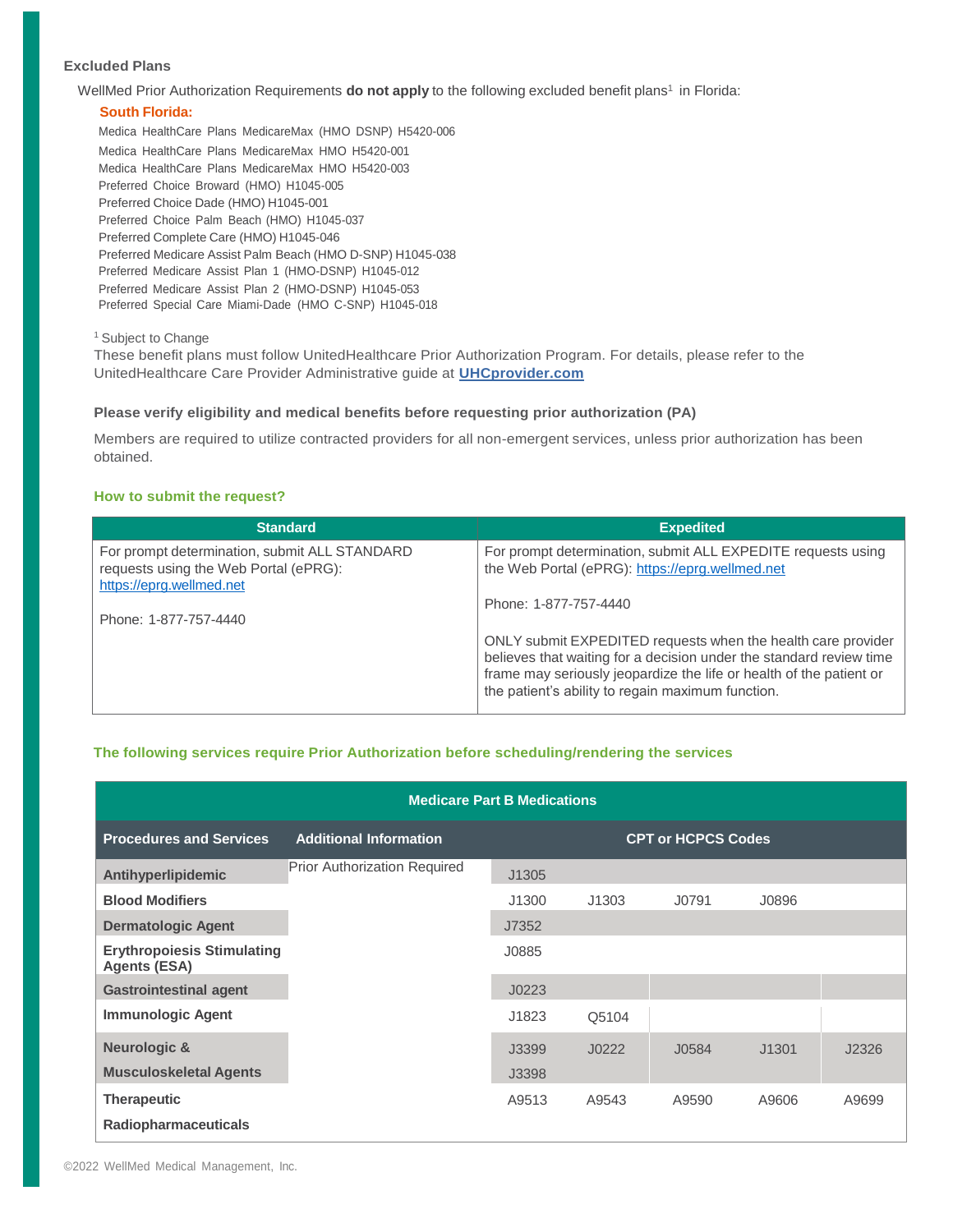| <b>Procedures and Services</b> | <b>Additional Information</b>                                                             |       |       | <b>CPT or HCPCS Codes</b> |       |       |
|--------------------------------|-------------------------------------------------------------------------------------------|-------|-------|---------------------------|-------|-------|
| <b>Oncologic Agents and</b>    | Prior authorization is also                                                               | J0185 | J9043 | J9200                     | J9268 | J9356 |
| <b>Oncologic Supportive</b>    | required for ANY newly released                                                           | J0640 | J9044 | J9201                     | J9269 | J9357 |
| <b>Agents</b>                  | or unassigned Part B drug for                                                             | J0641 | J9045 | J9202                     | J9270 | J9358 |
|                                | Oncology, Oncology                                                                        | J0642 | J9047 | J9203                     | J9271 | J9360 |
|                                | supportive agents &                                                                       | J0894 | J9050 | J9204                     | J9280 | J9370 |
|                                | Therapeutic                                                                               | J0897 | J9055 | J9205                     | J9281 | J9371 |
|                                | radiopharmaceuticals categories                                                           | J1442 | J9057 | J9206                     | J9285 | J9390 |
|                                | in addition to the listed codes                                                           | J1447 | J9060 | J9207                     | J9293 | J9395 |
|                                |                                                                                           | J1453 | J9065 | J9208                     | J9295 | J9400 |
|                                |                                                                                           | J1454 | J9070 | J9209                     | J9299 | J9600 |
|                                |                                                                                           | J1627 | J9098 | J9210                     | J9301 | J9999 |
|                                |                                                                                           | J1930 | J9100 | J9211                     | J9302 | Q2017 |
|                                |                                                                                           | J2353 | J9118 | J9212                     | J9303 | Q2041 |
|                                |                                                                                           | J2469 | J9119 | J9213                     | J9304 | Q2042 |
|                                |                                                                                           | J2506 | J9120 | J9214                     | J9305 | Q2043 |
|                                |                                                                                           | J2820 | J9130 | J9215                     | J9306 | Q2049 |
|                                |                                                                                           | J9000 | J9144 | J9216                     | J9307 | Q2050 |
|                                |                                                                                           | J9015 | J9145 | J9217                     | J9308 | Q5101 |
|                                |                                                                                           | J9017 | J9150 | J9218                     | J9309 | Q5108 |
|                                |                                                                                           | J9019 | J9151 | J9223                     | J9311 | Q5110 |
|                                |                                                                                           | J9020 | J9153 | J9225                     | J9312 | Q5111 |
|                                |                                                                                           | J9022 | J9155 | J9226                     | J9313 | Q5112 |
|                                |                                                                                           | J9023 | J9160 | J9228                     | J9316 | Q5113 |
|                                |                                                                                           | J9026 | J9165 | J9229                     | J9317 | Q5114 |
|                                |                                                                                           | J9027 | J9171 | J9230                     | J9318 | Q5115 |
|                                |                                                                                           | J9030 | J9173 | J9245                     | J9319 | Q5116 |
|                                |                                                                                           | J9032 | J9175 | J9246                     | J9320 | Q5117 |
|                                |                                                                                           | J9033 | J9176 | J9250                     | J9325 | Q5118 |
|                                |                                                                                           | J9034 | J9177 | J9260                     | J9328 | Q5119 |
|                                |                                                                                           | J9036 | J9178 | J9261                     | J9330 | Q5120 |
|                                |                                                                                           | J9037 | J9179 | J9262                     | J9340 | Q5121 |
|                                |                                                                                           | J9039 | J9181 | J9263                     | J9349 | Q5122 |
|                                |                                                                                           | J9040 | J9185 | J9264                     | J9351 | J0224 |
|                                |                                                                                           | J9041 | J9190 | J9266                     | J9352 | Q5123 |
|                                |                                                                                           | J9042 | J9198 | J9267                     | J9354 | J9355 |
|                                | Prior authorization required<br><b>ONLY</b> if specialty is <b>NOT</b><br>Ophthalmologist | J9035 | Q5107 |                           |       |       |